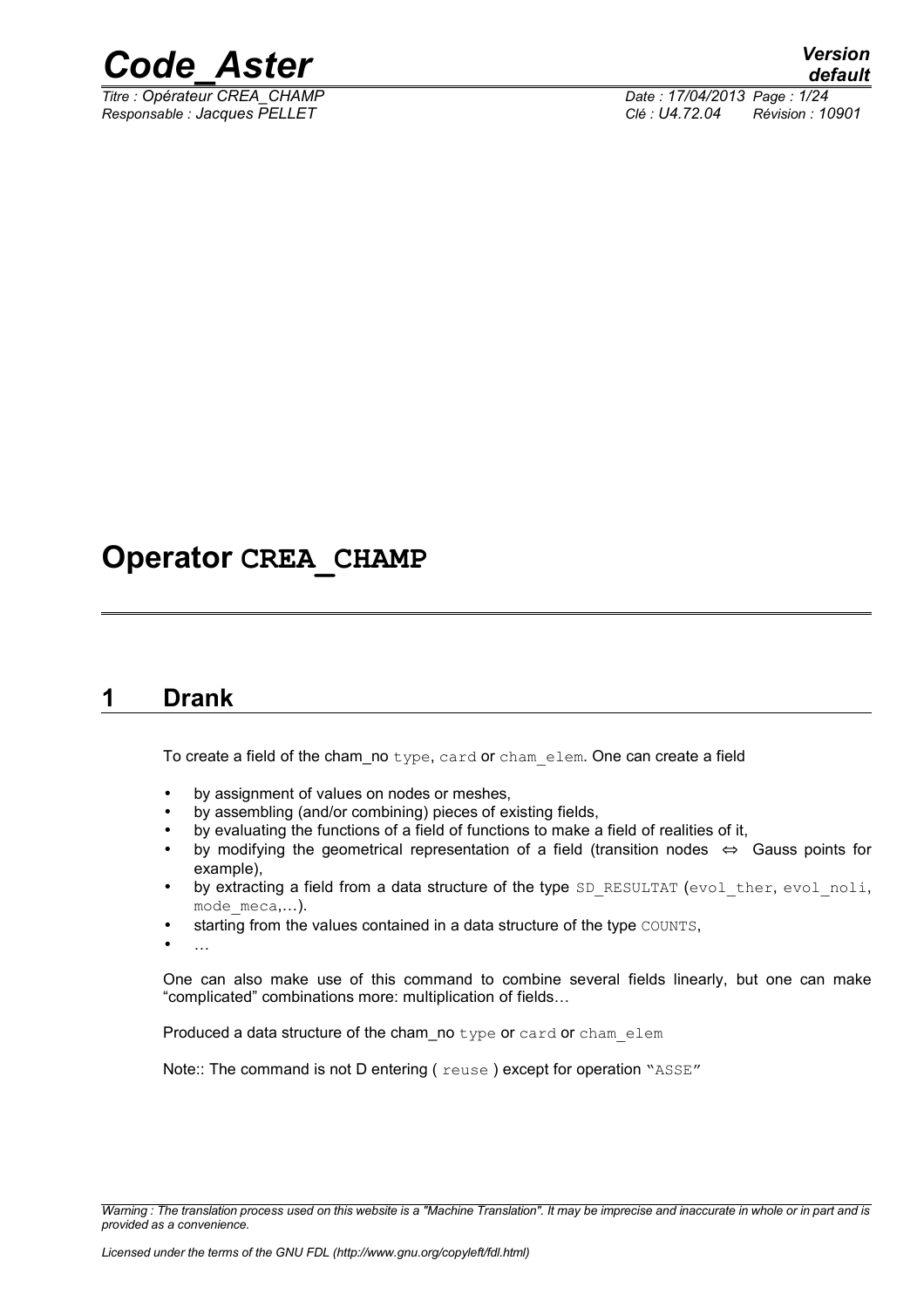### **Code Aster**

Titre : Opérateur CREA\_CHAMP<br>Responsable : Jacques PELLET

Date: 17/04/2013 Page: 2/24 Clé : U4.72.04 Révision : 10901

### **Contents**

| 3.2 Operand OPERATION =/"AFFE"/"ASSE"/"EVAL"/"DISC"/"EXTR"/"R2C"/"C2R"/"COMB' 10 |  |
|----------------------------------------------------------------------------------|--|
|                                                                                  |  |
|                                                                                  |  |
| 3.3.2 Operands TOUT=' OUI', GROUP_MA, GROUP_NO, MESH and NOEUD10                 |  |
|                                                                                  |  |
|                                                                                  |  |
|                                                                                  |  |
|                                                                                  |  |
|                                                                                  |  |
|                                                                                  |  |
|                                                                                  |  |
|                                                                                  |  |
|                                                                                  |  |
|                                                                                  |  |
|                                                                                  |  |
|                                                                                  |  |
|                                                                                  |  |
|                                                                                  |  |
|                                                                                  |  |
|                                                                                  |  |
|                                                                                  |  |
|                                                                                  |  |
|                                                                                  |  |
|                                                                                  |  |
|                                                                                  |  |
|                                                                                  |  |
|                                                                                  |  |
|                                                                                  |  |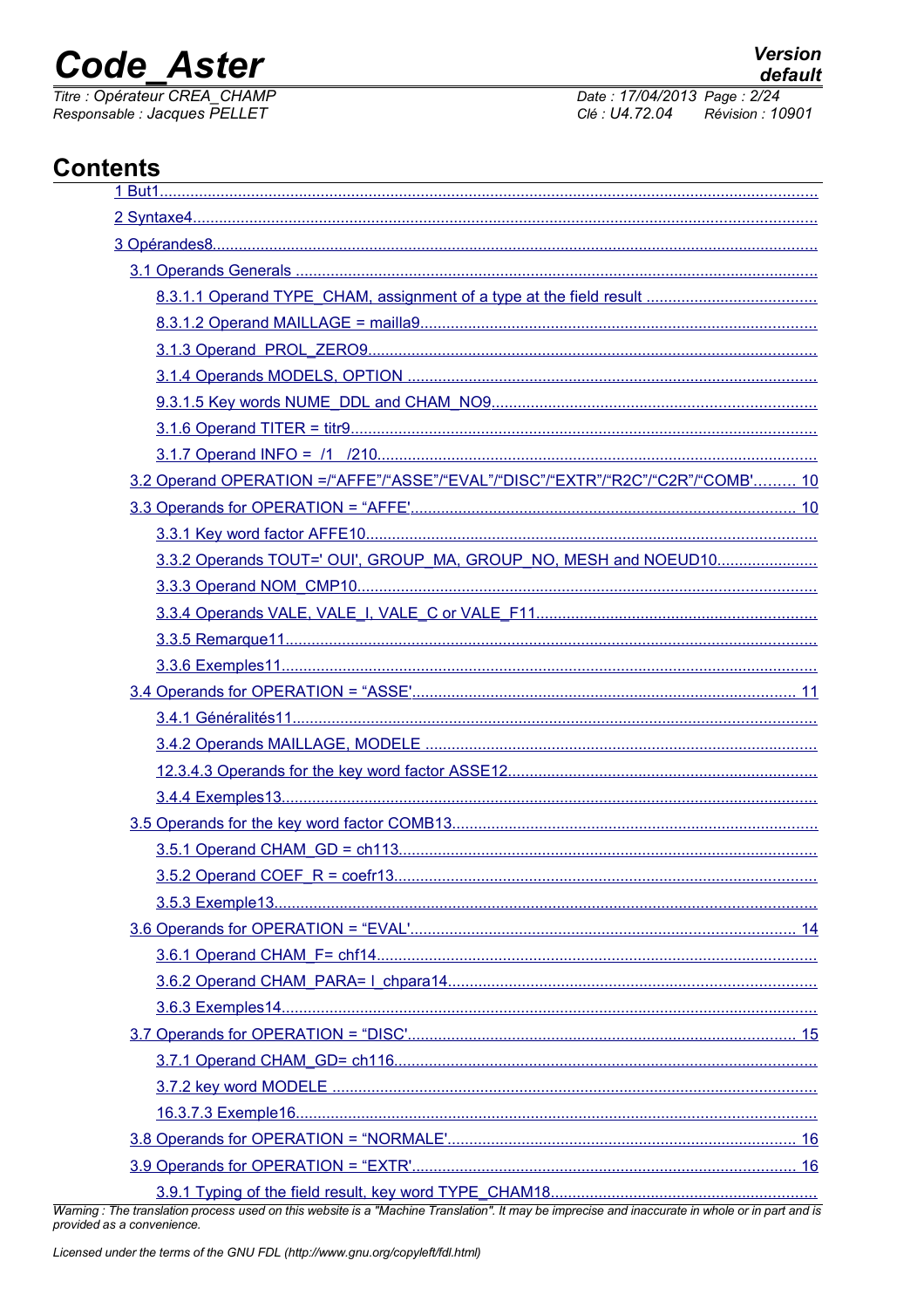| Titre : Opérateur CREA CHAMP |  |
|------------------------------|--|
| Responsable : Jacques PELLET |  |

*default*

*Date : 17/04/2013 Page : 3/24*<br>*Clé : U4.72.04 Révision : 10 Responsable : Jacques PELLET Clé : U4.72.04 Révision : 10901*

| 3.9.5 Operands NUME_ORDRE/NUME_MODE/NOM_MODE//INTERPOL21 |
|----------------------------------------------------------|
|                                                          |
| 3.9.7 Exemples 22.                                       |

*Warning : The translation process used on this website is a "Machine Translation". It may be imprecise and inaccurate in whole or in part and is provided as a convenience.*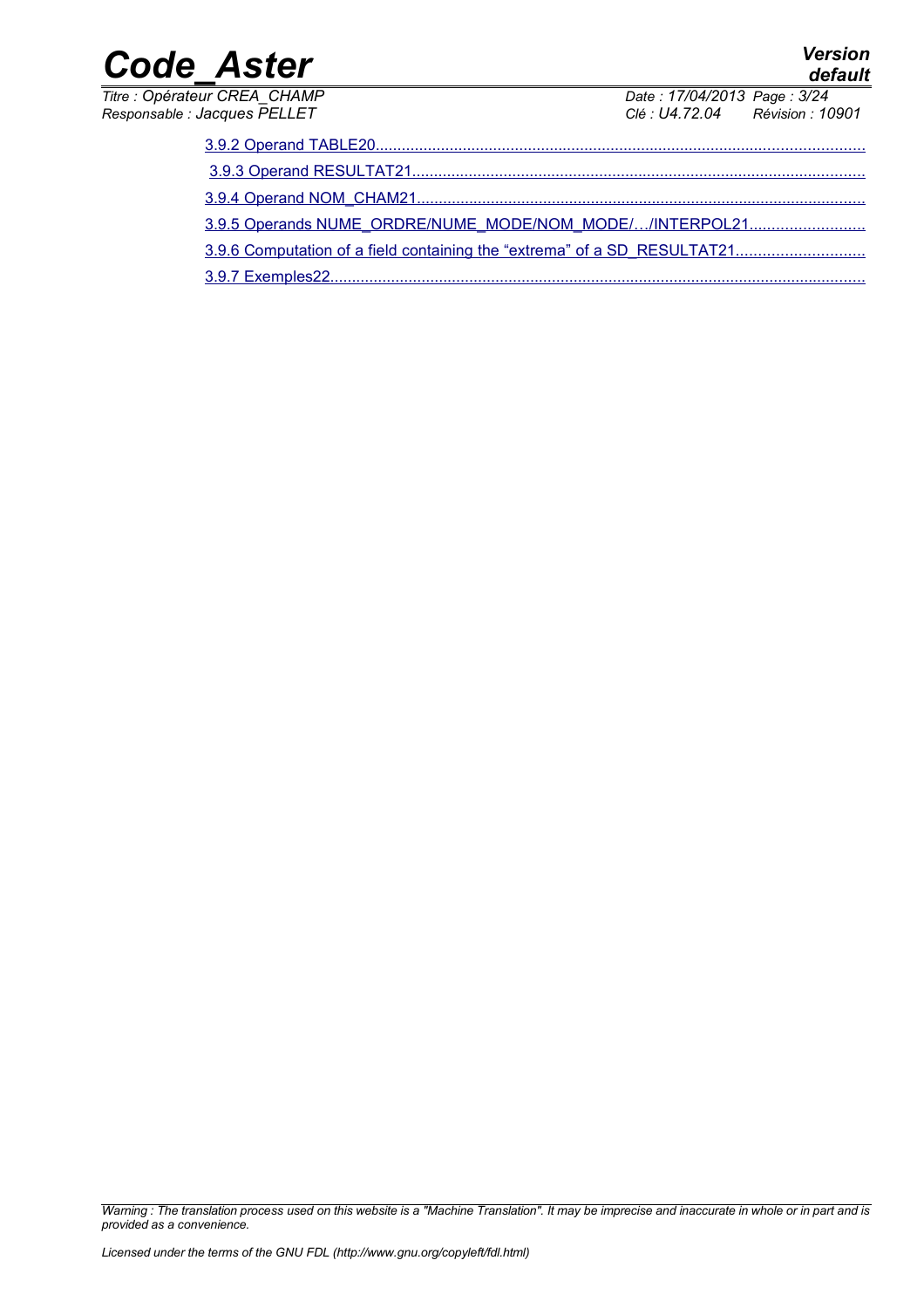*Titre : Opérateur CREA\_CHAMP Date : 17/04/2013 Page : 4/24*

*Responsable : Jacques PELLET Clé : U4.72.04 Révision : 10901*

#### **2 Syntax**

```
ch2 [ * ] = CREA CHAMP (
     ◊TITER =titer ,<br>◊INFO =/1 , (DEFAULT)
     \DiamondINFO =/1 ,
                 /2,
     \begin{array}{ll}\texttt{\#Type CHAM=}/ & \texttt{\#NOEU\_xxx''}, \end{array}/"CART_xxx",
                    /"ELNO\overline{X}xx",
                    /"ELGA_xxx",
                    /"ELEM\overline{XXX''},
     # To impose the classification of field result
     # (only allowed for the cham_no):
     \Diamond/NUMÉRIQUE DDL = nu ,
[nume_ddl]
         /CHAM_NO = cnonu, [cham_no]
     # If the "structure" of field result (cham_elem or cham_no) 
     # requires values which one cannot determine:
     ◊PROL_ZERO=/ "NON", [DEFAULT]
                       / "OUI',
     \angle OPERATION = \angle AFFE",
     # ===============================
        ♦/MAILLAGE=ma , [mesh]
             /MODELE=mo , [model]
        \blacklozengeAFFE= (F ( \blacklozenge ) \blacklozenge /TOUT=' OUI',
                                / | GROUP_MA=grma , [l_grma]
                                | MAILLE=maille
[l_maille]
                                | GROUP_NO=grno , [l_grno]
                                | NOEUD=noeud ,
[l_noeud]
                       ♦NOM_CMP= lcmp , [l_K8]
                       \sqrt{VALE} = lvaler , [1_R]<br>/VALE I = lvalei , [1_I]/VALE I = lvalei ,
                          \sqrt{\text{VALE C}} = lvalec , [1\ \text{C}]/VALE F = lvalef , /
   [1 fonction]
                                                  / [l_formule]
                    ),),
```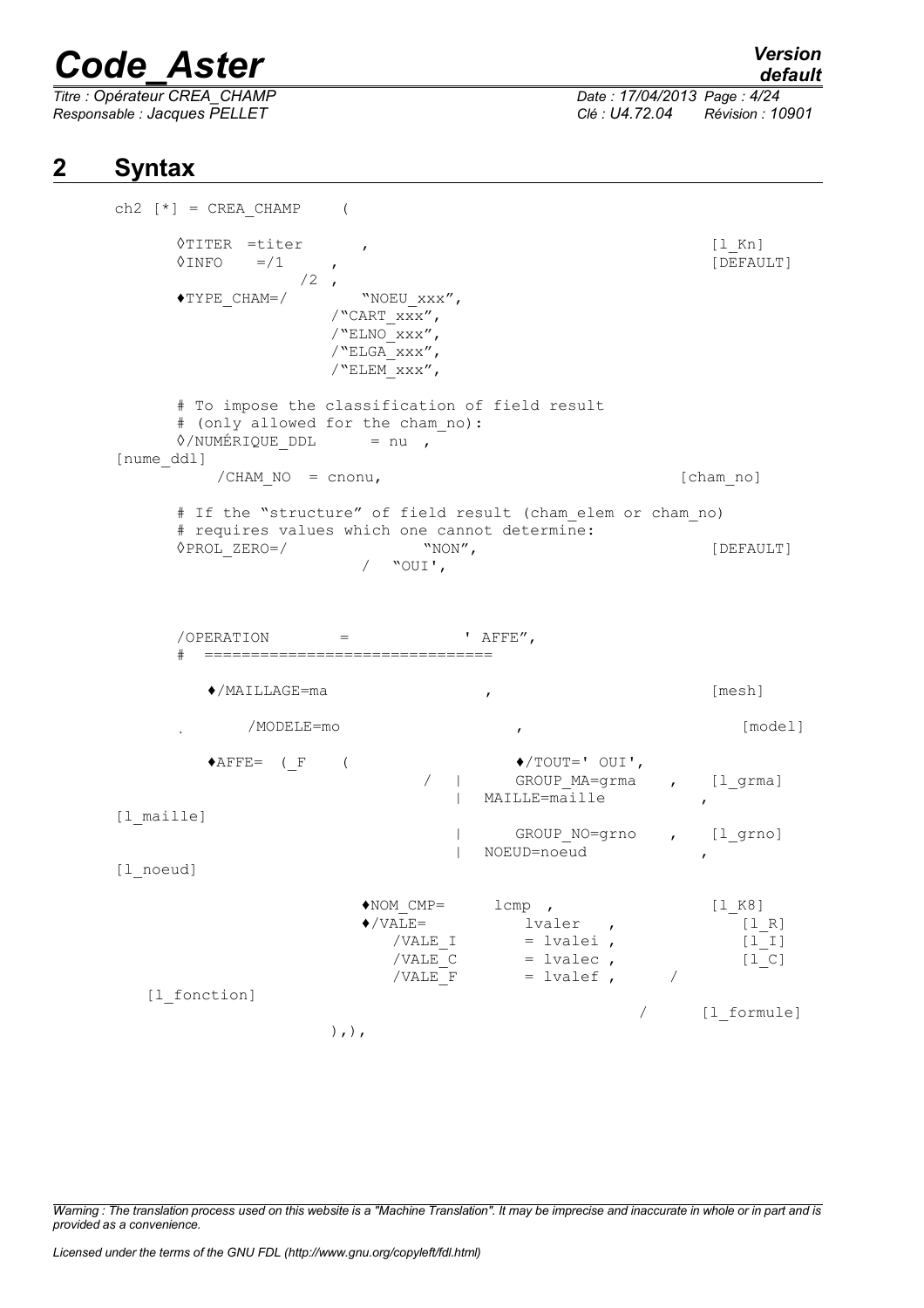|           | <b>Code Aster</b>                                                          |                                                                  |                                                                              |                                                                | <b>Version</b><br>default                                   |
|-----------|----------------------------------------------------------------------------|------------------------------------------------------------------|------------------------------------------------------------------------------|----------------------------------------------------------------|-------------------------------------------------------------|
|           | Titre : Opérateur CREA_CHAMP<br>Responsable : Jacques PELLET               |                                                                  |                                                                              | Date: 17/04/2013 Page: 5/24<br>Clé : U4.72.04 Révision : 10901 |                                                             |
|           | $/OPERATION =$ 'ASSE",                                                     |                                                                  |                                                                              |                                                                |                                                             |
| [field]   | #================================<br>≬reuse=ch2                            |                                                                  | $\pmb{r}$                                                                    |                                                                |                                                             |
|           | $\blacklozenge$ /MAILLAGE=ma<br>/MODELE                                    | $=$ mo                                                           | $\pmb{r}$<br>$\boldsymbol{r}$                                                |                                                                | [mesh]                                                      |
| [model]   |                                                                            | <b>OOPTION=option</b>                                            |                                                                              |                                                                | $\lceil kN \rceil$                                          |
|           | $\triangle$ ASSE= (F                                                       | $\overline{ }$<br>$\sqrt{2}$                                     | MAILLE=maille                                                                | $\blacklozenge$ /TOUT=' OUI',<br>GROUP MA=grma , [l grma]      | $\mathbf{r}$                                                |
|           | [1 maille]<br>[1 noeud]                                                    |                                                                  | NOEUD=noeud                                                                  | GROUP NO=grno , [l_grno]                                       | $\mathbf{r}$                                                |
|           |                                                                            | $\bullet$ CHAM GD=                                               | $ch1$ ,                                                                      |                                                                | [field]                                                     |
|           |                                                                            | $\Diamond$ NOM CMP=                                              |                                                                              | $1$ cmp $\prime$<br>0NOM_CMP_RESU= lcmp_resu, [1_K8]           | [1 K8]                                                      |
|           |                                                                            |                                                                  |                                                                              | $\Diamond$ /CUMUL=' NON",                                      |                                                             |
|           | [DEFAULT]                                                                  |                                                                  | $\overline{\smash{\big)}$ $\subset$ UMUL $\qquad$ =<br>$\Diamond$ /COEF R=/1 | ' OUI'<br>$\mathbf{r}$<br>$\cdot$ $\cdot$                      |                                                             |
| [DEFAULT] |                                                                            | $),$ , $)$ ,                                                     | /COEF C                                                                      | $/coefr$ , $[R]$<br>$=$ coefc,                                 | [C]                                                         |
|           | /OPERATION                                                                 | $=$                                                              | ' $COMB'$ ,                                                                  |                                                                |                                                             |
|           | #=================================<br>$\bullet$ COMB= (F (<br>$),$ , $)$ , | $\bullet$ CHAM GD= ch1,<br>$\blacklozenge \texttt{COEF}$ R=coefr | $\mathbf{r}$                                                                 |                                                                | [cham no]<br>$\lceil R \rceil$                              |
|           | $/OPERATION$ = 'EVAL',<br>#===============================                 |                                                                  |                                                                              |                                                                |                                                             |
|           | ◆CHAM_F=ch_fonc                                                            | $\boldsymbol{r}$                                                 |                                                                              | [cham elem (NEUT_F)]                                           | [cham no (NEUT F)]                                          |
|           |                                                                            | will ◆CHAM PARA=1 ch para                                        | $\mathbf{r}$                                                                 |                                                                | [1 champ]                                                   |
|           | /OPERATION<br>#===============================                             | $\,=\,$                                                          | ' DISC',                                                                     |                                                                |                                                             |
|           | 0MODELE=mo<br><b>OOPTION=</b>                                              | #si the field result is a CHAM ELEM:<br>option                   | $\pmb{r}$                                                                    |                                                                | [model]<br>$\left[\text{kN}\right]$                         |
|           | ◆CHAM GD=ch1                                                               | $\mathbf{r}$                                                     |                                                                              |                                                                | [field]                                                     |
|           | /OPERATION                                                                 |                                                                  | ' NORMALE',                                                                  |                                                                |                                                             |
|           | #====================================<br>◆MODELE=mo<br>$\bullet$ $\qquad$  | GROUP MA=1 gma                                                   | ,<br>$\mathbf{r}$                                                            |                                                                | [model]<br>$[1_{\underline{\hspace{1mm}}}\text{group\_ma}]$ |

*Warning : The translation process used on this website is a "Machine Translation". It may be imprecise and inaccurate in whole or in part and is provided as a convenience.*

*Licensed under the terms of the GNU FDL (http://www.gnu.org/copyleft/fdl.html)*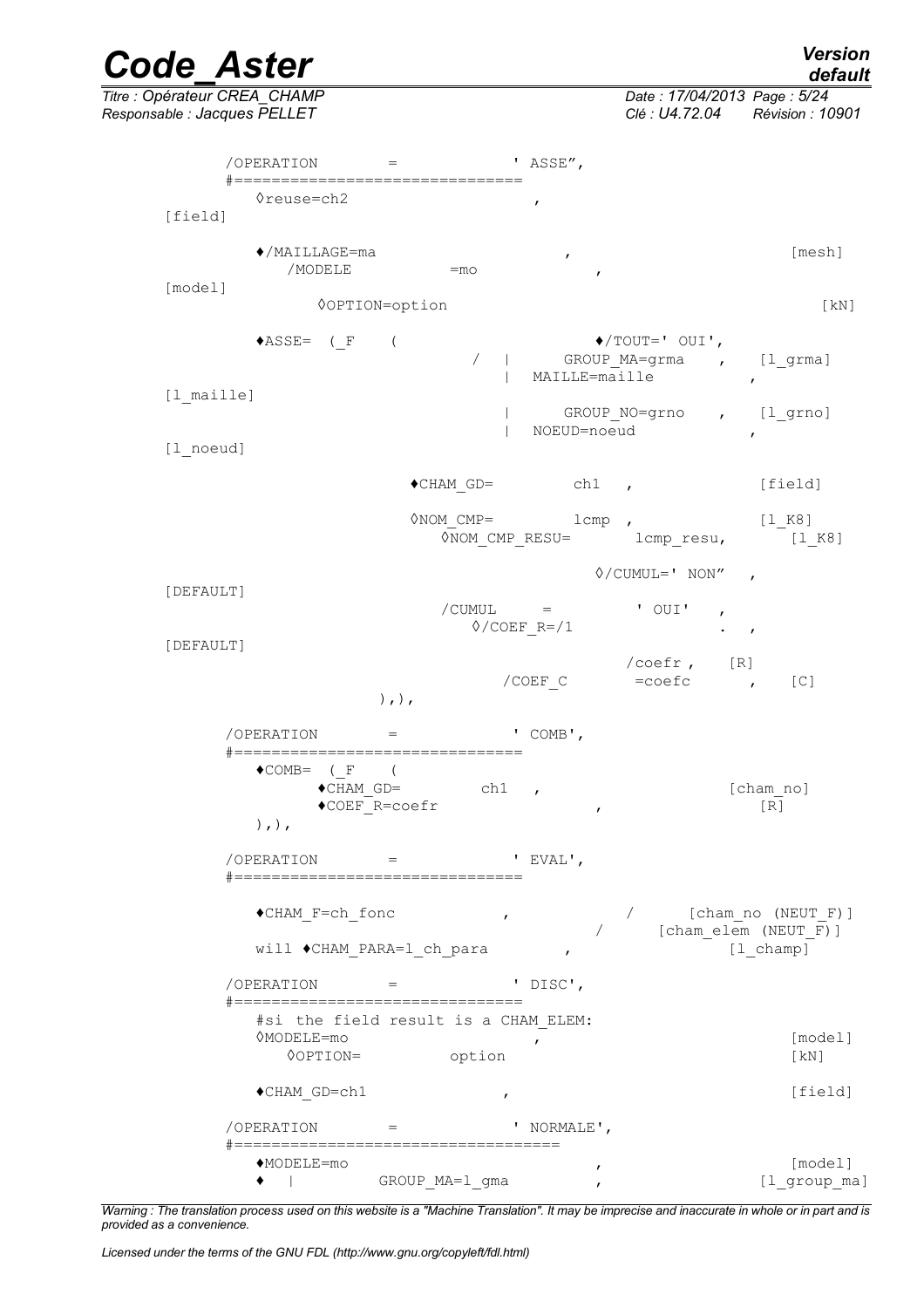

*Titre : Opérateur CREA\_CHAMP Date : 17/04/2013 Page : 6/24*

|MAILLE=l\_mail , [l\_maille]

*provided as a convenience.*

*Warning : The translation process used on this website is a "Machine Translation". It may be imprecise and inaccurate in whole or in part and is*

*Responsable : Jacques PELLET Clé : U4.72.04 Révision : 10901*

*default*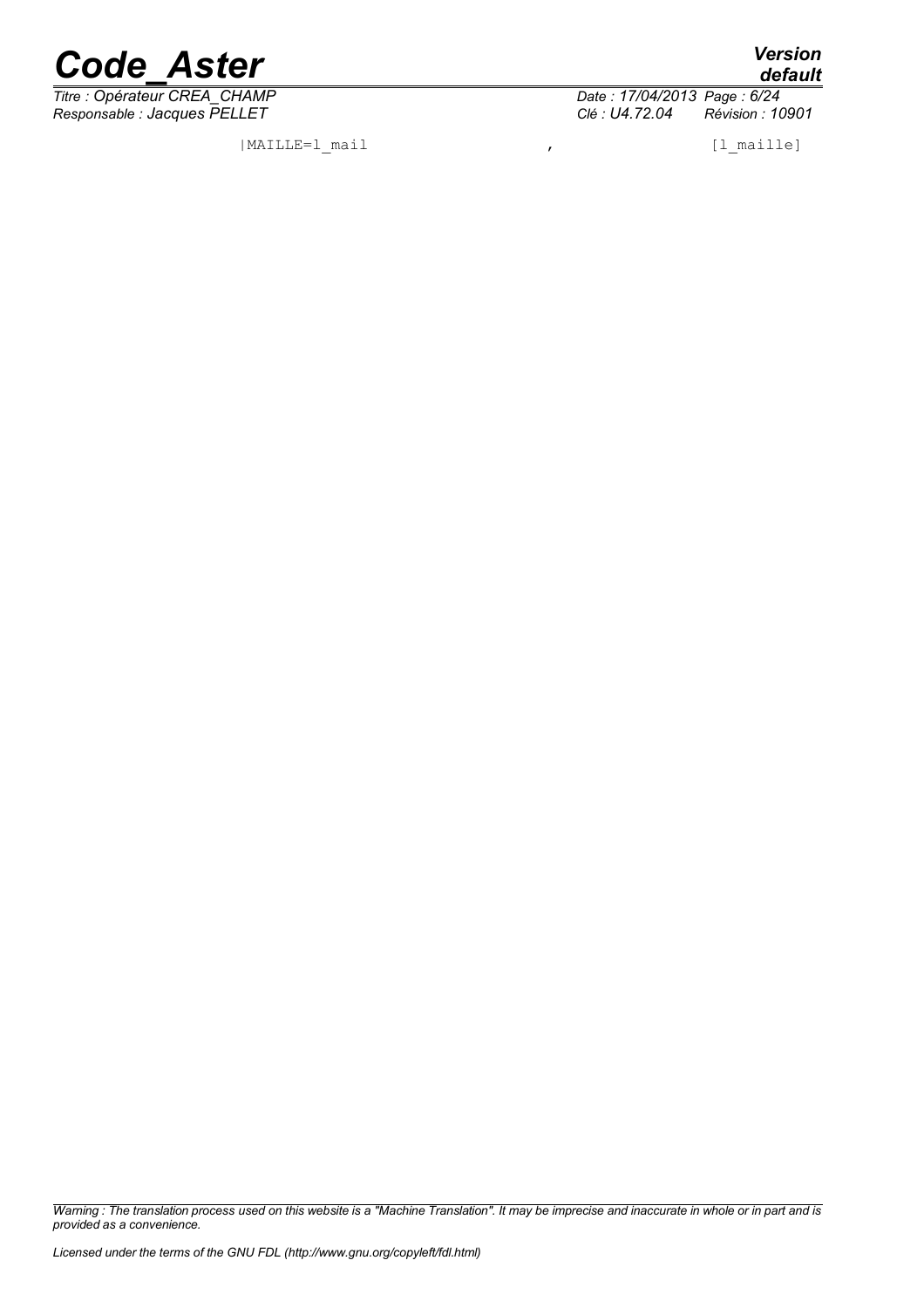*Code\_Aster Version Titre : Opérateur CREA\_CHAMP Date : 17/04/2013 Page : 7/24 Responsable : Jacques PELLET Clé : U4.72.04 Révision : 10901*  $/OPERATION =$  ' R2C', #=================================== # to transform a real field into complex field # (with imaginary part null) ◆CHAM\_GD=chR , [field]  $/OPERATION$  = '  $C2R'$ , #=================================== # to transform a field complexes in real field: ◆CHAM\_GD=chC , the part of the set of the set of the set of the set of the set of the set of the set of the set of the set of the set of the set of the set of the set of the set of the set of the set of the set of the set  $\sqrt{P_{\text{REL}}/P_{\text{rel}}}$  # left real / "IMAG", # left imaginary / "MODULE", # absolute value

> $/OPERATION$  = ' EXTR', #===============================

♦#extraction of the field of geometry of one mesh:  $\sqrt{\bullet}$ MAILLAGE = ma ,  $[\text{mesh}]$ ♦NOM\_CHAM = ' GEOMETRIE',

/ "PHASE", # "phase" (in degrees)

#extraction in an array: /♦ TABLE=tabl , [array] ♦/MAILLAGE=ma , [mesh] /MODELE = mo , fmodel] ◊OPTION=option , [kN]

#extraction of the "level set" of a SD fiss\_xfem:  $/$   $\blacktriangleright$  FISSURE =fxfem ,

[fiss\_xfem]

|             | $\triangle$ NOM CHAM =       | "LTNO",<br>"LNNO",<br>"GRLTNO",<br>"GRLNNO",<br>"STNO",<br>"STNOR",<br>"BASLOC", |                    |
|-------------|------------------------------|----------------------------------------------------------------------------------|--------------------|
| [cara elem] | /♦CARA ELEM                  | #extraction of a field of a SD cara elem:<br>$= \text{carele}$<br>$\mathbf{r}$   |                    |
|             | $\triangle$ NOM CHAM = nomch |                                                                                  | $\lceil kN \rceil$ |
| [char meca] | /◆CHARGE                     | #extraction of a field of a SD char meca:<br>$=$ charge<br>$\mathbf{r}$          |                    |
|             | $\blacklozenge$ NOM CHAM     | $=$ nomch,                                                                       | [kN]               |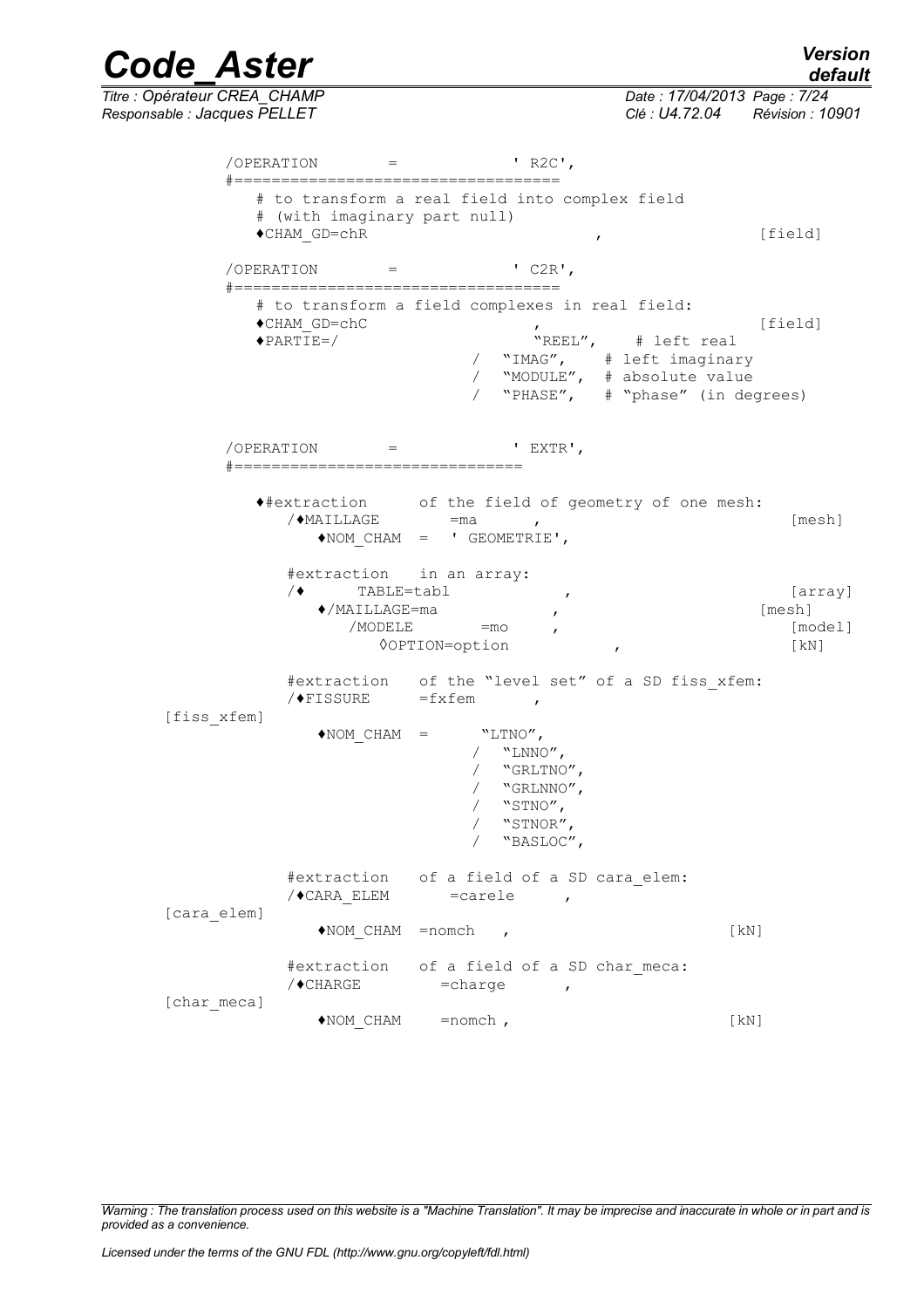| <b>Code Aster</b>                                            |             |                                                                                       |                                                                                   |                                                                | <b>Version</b><br>default             |
|--------------------------------------------------------------|-------------|---------------------------------------------------------------------------------------|-----------------------------------------------------------------------------------|----------------------------------------------------------------|---------------------------------------|
| Titre : Opérateur CREA_CHAMP<br>Responsable : Jacques PELLET |             |                                                                                       |                                                                                   | Date: 17/04/2013 Page: 8/24<br>Clé : U4.72.04 Révision : 10901 |                                       |
|                                                              |             | #extraction of a field of a SD RESULTAT:<br>$/$ $\blacklozenge$ RESULTAT<br>$=$ RESU, |                                                                                   |                                                                |                                       |
|                                                              |             | $\blacklozenge {\tt NOM} \hspace{2mm} \in \hspace{-4mm} {\tt HAM} \hspace{2mm} =$     | "ACCE",                                                                           |                                                                |                                       |
|                                                              |             |                                                                                       | $/$ . . (cf [22]),                                                                |                                                                |                                       |
|                                                              | SD RESULTAT | ♦/#Sélection of a sequence number in the                                              |                                                                                   |                                                                |                                       |
|                                                              |             |                                                                                       | /NUME ORDRE = nuordr ,                                                            |                                                                | $[1]$                                 |
|                                                              |             |                                                                                       |                                                                                   |                                                                | $[1]$                                 |
|                                                              |             | /NOEUD CMP                                                                            | $=$ (node, cmp),                                                                  |                                                                | [1 K8]                                |
|                                                              |             | /NOM CAS                                                                              | $=$ nocas,                                                                        |                                                                | $\lceil kN \rceil$                    |
|                                                              |             | /ANGLE                                                                                | $=$ alpha $\qquad$ ,                                                              |                                                                | [R]                                   |
|                                                              |             | /◆/INST=inst                                                                          |                                                                                   |                                                                | [R]                                   |
|                                                              |             | / FREQ                                                                                |                                                                                   | $\mathbf{r}$<br>$=$ freq,                                      | $\lceil R \rceil$                     |
|                                                              |             |                                                                                       | $\Diamond$ /CRITERE=/                                                             | "RELATIF",                                                     |                                       |
| [DEFAULT]                                                    |             |                                                                                       |                                                                                   |                                                                |                                       |
|                                                              |             |                                                                                       | $\Diamond$ PRECISION=/                                                            | prec , [R]<br>$/1.0E-6$ , [DEFAULT]                            |                                       |
|                                                              |             |                                                                                       | $/CHITERE$ =                                                                      | "ABSOLU",                                                      |                                       |
|                                                              |             |                                                                                       | $\blacklozenge$ PRECISION=                                                        | prec, [R]                                                      |                                       |
|                                                              |             | $\Diamond$ INTERPOL=/                                                                 |                                                                                   | "NON", [DEFAULT]<br>$/$ "LIN",                                 |                                       |
|                                                              |             | /#Calcul of a field containing the "extrema" of<br>a #SD RESULTAT<br>◆TYPE MAXI       | $=$ "MAXI",<br>/ $"MINI",$<br>/ "MAXI ABS",<br>/ "MINI ABS",<br>"NORM TRAN",      |                                                                |                                       |
|                                                              |             | ◊TYPE RESU                                                                            | "VALE"<br>$=$                                                                     | $\mathcal{L}$                                                  |                                       |
| [DEFAULT]                                                    |             |                                                                                       | "INST",                                                                           |                                                                |                                       |
|                                                              |             |                                                                                       | $\Diamond$ /TOUT_ORDRE = "OUI',<br>$/LIST$ INST = linst,<br>$/LIST$ FREQ = lfreq, |                                                                | [DEFAULT]<br>[liststr8]<br>[liststr8] |
|                                                              |             | $\Diamond$ /CRITERE=/                                                                 |                                                                                   | "RELATIF",                                                     |                                       |
|                                                              | [DEFAULT]   |                                                                                       | $\Diamond$ PRECISION=/<br>$/CHITERE$ = "ABSOLU",                                  | prec , [R]<br>$/1.0E-6$ , [DEFAULT]                            |                                       |
|                                                              |             |                                                                                       | $\blacklozenge$ PRECISION=                                                        |                                                                | prec, [R]                             |
|                                                              |             | $\mathcal{E}$                                                                         |                                                                                   |                                                                |                                       |
|                                                              |             |                                                                                       |                                                                                   |                                                                |                                       |
|                                                              |             | SiTYPE CHAM='                                                                         |                                                                                   | NOEU xxx'alors [*] = cham no                                   |                                       |
|                                                              |             | "CART XXX'                                                                            |                                                                                   | card                                                           |                                       |
|                                                              |             | w                                                                                     |                                                                                   | ELNO xxx'cham elem                                             |                                       |
|                                                              |             | $\boldsymbol{\mathsf{v}}$                                                             |                                                                                   | ELGA xxx'cham elem                                             |                                       |
|                                                              |             | $\boldsymbol{\mathsf{v}}$                                                             |                                                                                   | ELEM xxx'cham elem                                             |                                       |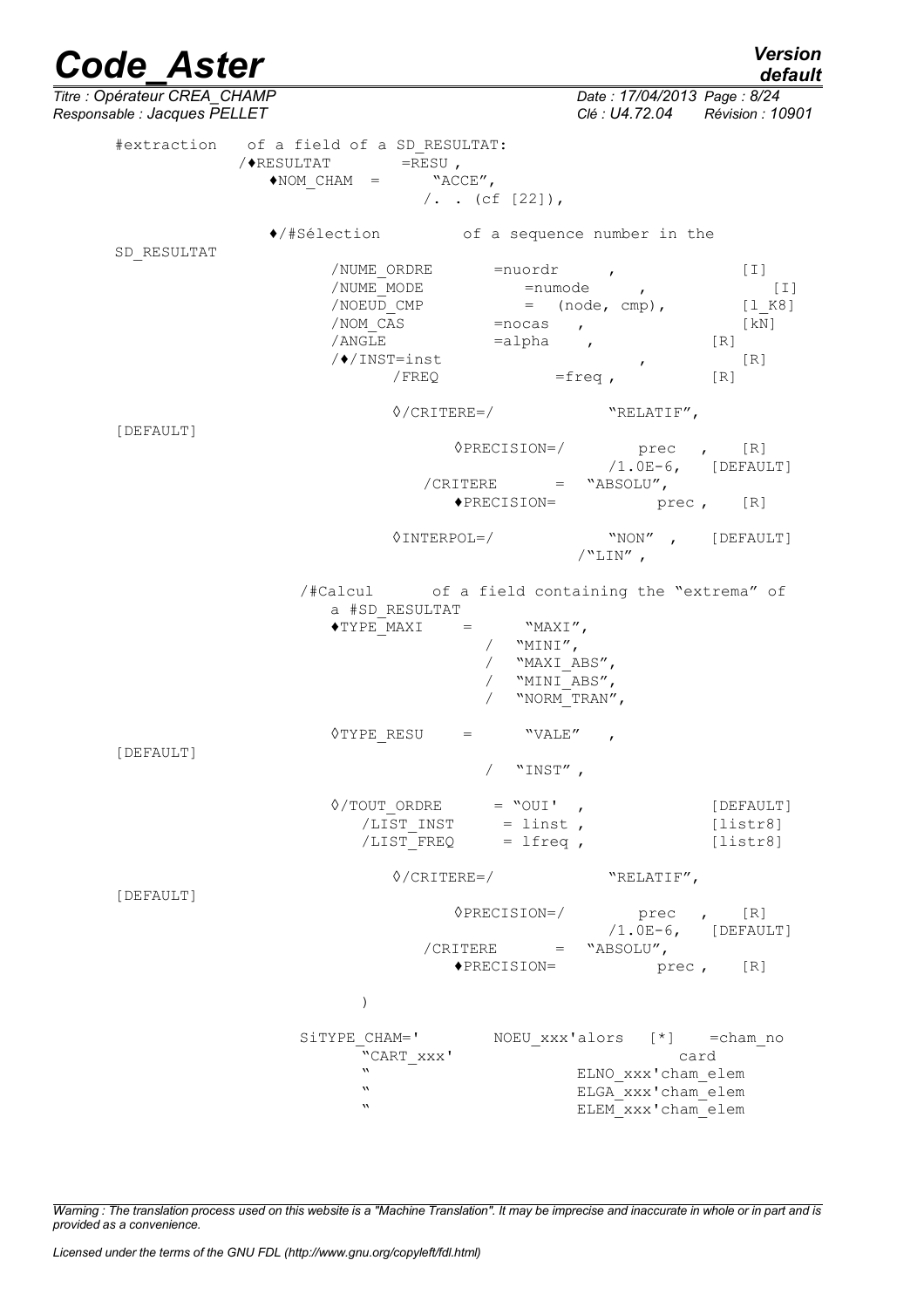*Titre : Opérateur CREA\_CHAMP Date : 17/04/2013 Page : 9/24*

*Responsable : Jacques PELLET Clé : U4.72.04 Révision : 10901*

#### <span id="page-8-2"></span>**3 Operands**

#### <span id="page-8-1"></span>**3.1 Operands Generals**

#### **3.1.1 Operand TYPE\_CHAM, assignment of a type at the field result**

<span id="page-8-0"></span>This key word (compulsory) is initially used to typify the field result of the command. It is made of 2 "keys" connected by a "underscore" (\_):

TYPE CHAM= "" where:

|         | "NOEU' |          | Field at nodes                      | (cham no)   |
|---------|--------|----------|-------------------------------------|-------------|
|         |        | "CART'   | constant Field by mesh              | (card)      |
|         |        | "ELNO'   | Field by elements with the nodes    | (cham elem) |
|         |        | "ELGA'   | Field by elements with Gauss points | (cham elem) |
|         |        | "ELEM'   | constant Field by element           | (cham elem) |
| $GD=$ / |        | "DEPL R' | displacement                        |             |
|         |        | "forced  | SIEF R'                             |             |
|         |        | "TEMP R' | temperature                         |             |
|         |        | "FLUX R' | flux                                |             |
|         |        |          |                                     |             |
|         |        |          |                                     |             |

the type of the field result is deduced from information given by the user. For example:

| TYPE CHAM= "NOEU DEPL R" | - >cham no   | (DEPL R) |
|--------------------------|--------------|----------|
| TYPE CHAM= "CART SIEF R" | - >carte     | (SIEF R) |
| TYPE CHAM= "ELNO EPSI R" | - >cham elem | (EPSI R) |
| TYPE CHAM= "ELGA VARI R" | - >cham elem | (VARI R) |

This key word is also used to specify (for the command) which must be the nature of the field wanted as a result. It is essential for operations "AFFE", "ASSE" and "DISC".

#### Examples:

```
OPERATION= "AFFE" + TYPE CHAM= " CART DEPL R!=> a card of DEPL R.
OPERATION= "ASSE" + TYPE CHAM= " NOEU EPSI R'=> a cham no of EPSI R.
OPERATION= "DISC" + TYPE CHAM= " NOEU SIEF R'=> a cham no of SIEF R.
```
There are only two operations for which this key word is a stress useless (but compulsory!) for the user (OPERATION=' EVAL" and OPERATION=' EXTR") because for these two operations, the nature of the field result is imposed by the choice of the operation.

The information of key word TYPE\_CHAM is (unfortunately) tiresome for l'OPERATION=' EXTR". He results from key word NOM CHAM. The correspondence is given in [\[20\]](#page-19-0).

#### **Notice important**

*the possibility of creating cham\_elem of any quantity is conditioned by the level of development (data-processing) of element types finished model. All is not yet possible; for example, to create a cham\_elem of FLUX\_R on a model containing elements DKT , it is necessary that this finite element envisaged to do it (what is not the case today).* 

*One cannot give here the precise list of the quantities allowed for each type of finite element. One will be satisfied to say roughly:*

- *for the isoparametric elements of mechanics, the quantities are allowed: GEOM\_R , INST\_R , NEUT\_R , NEUT\_F , EPSI\_R , SIEF\_R , VARI\_R , DOMMAG and HYDR\_R ,*
- *for the isoparametric elements of thermal, are allowed the quantities: GEOM\_R , INST\_R , NEUT\_R and NEUT\_F .*

*Warning : The translation process used on this website is a "Machine Translation". It may be imprecise and inaccurate in whole or in part and is provided as a convenience.*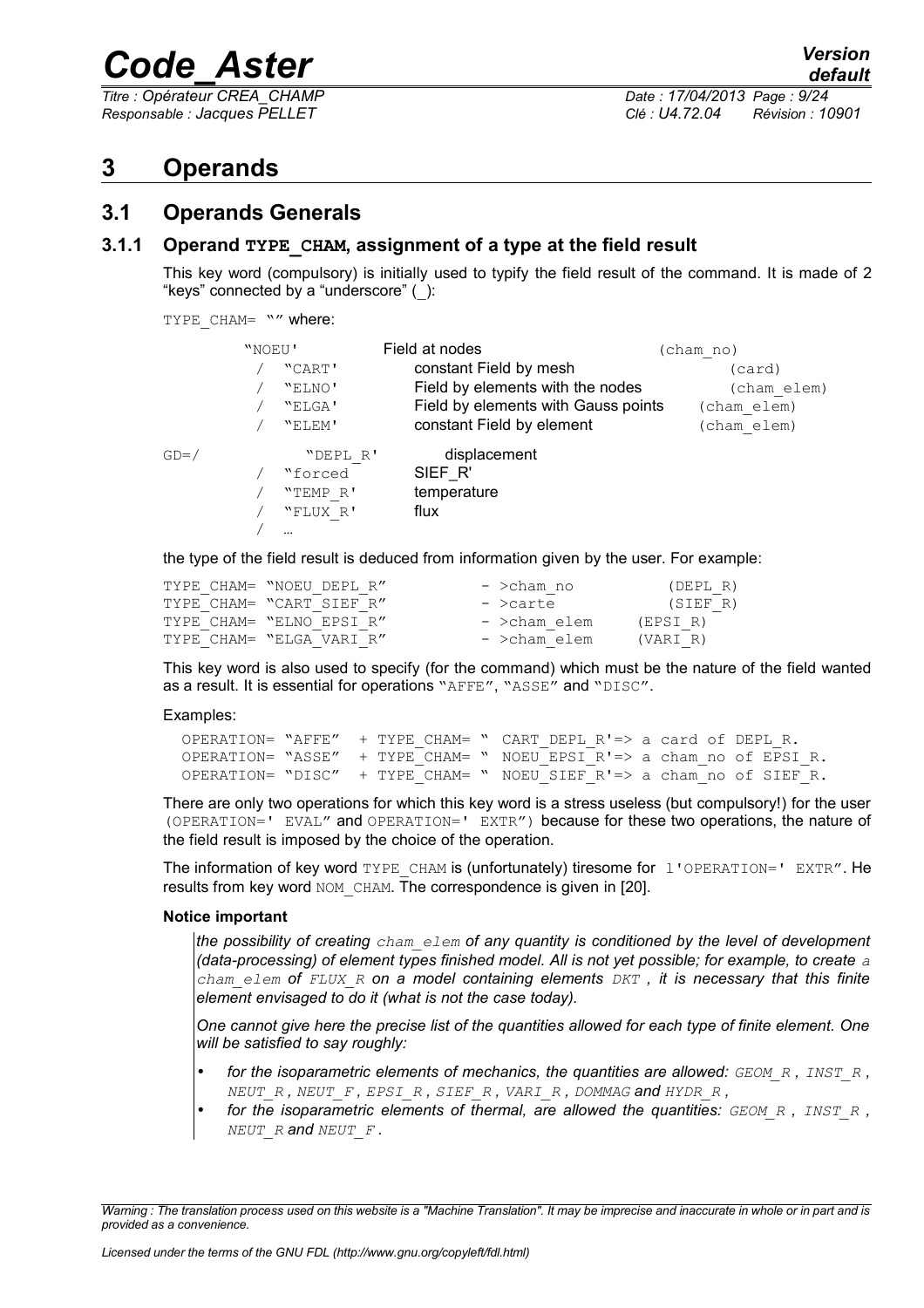*Titre : Opérateur CREA\_CHAMP Date : 17/04/2013 Page : 10/24*

*Responsable : Jacques PELLET Clé : U4.72.04 Révision : 10901*

#### **3.1.2 Operand MAILLAGE = netted**

<span id="page-9-4"></span>When one creates a CHAM NO or a CARD, it is necessary to specify in general on which mesh this field will be based. For that, one uses the key word MAILLAGE.

#### **3.1.3 Operand PROL\_ZERO**

<span id="page-9-3"></span>When a CHAM ELEM is created, the values existing in the field are determined by the finite elements of the model. For example, a field SIGM\_ELGA on a model 2D **must** contain 4 components SIXX, SIYY, SIZZ and SIXY.

If the construction of the field does not make it possible to calculate all the expected values, one is confronted with a problem. If key word PROL ZERO is worth "OUI', the missing values will be put at zero.

If key word PROL ZERO is worth "NON", the code will stop in error.

This problem also relates to (but more rarely) the CHAM NO when one wants to impose the classification of their components (see key keys NUME\_DDL and CHAM\_NO).

#### **3.1.4 Operands MODELS, OPTION**

<span id="page-9-2"></span>When a CHAM\_ELEM is created, it is necessary to specify on which finite elements the field will be defined. For that, the MODEL key word is used.

To describe structure of a CHAM ELEM, it is not enough to give (via the model) a kind of element for each mesh, because a kind of element can know several "forms" for a given quantity. To create the desired field, the user can use key word OPTION. If for example, he writes:  $X = CREA$  CHAMP (... MODELE=mo, OPTION=' SIEF ELGA",...), the field created by CREA CHAMP will have the same form that if it had been calculated by CALC\_CHAMP / CONTRAINTE=' SIEF\_ELGA". If the user does not employ key word OPTION, CREA CHAMP will choose (if it can it) a form by default.

Note: for operation "ASSE", when cham elem are assembled, it is better in general not to provide key word OPTION. The option which will be selected will be that of the field provided in the 1st occurrence of the key word factor ASSE if the quantity associated with this field is the same one as that of the field result.

#### **3.1.5 Key words NUME\_DDL and CHAM\_NO**

<span id="page-9-1"></span>These two key words make it possible to impose a classification for the field result (if this one is  $a$ CHAM NO). One for the field gives via these key words a "model" of classification result.

If one gives NUME  $DDL = nu$ , one will take as classification that of nu. This possibility is valid only for the fields of displacements ("MECHANICAL" phenomenon) or for fields of temperature (phenomenon "THERMAL") or fields of acoustic pressure ("ACOUSTIC" phenomenon).

If CHAM NO= chno is given, the numeration of chno will be taken.

#### **Notice on the disk space used:**

*Sometimes these 2 keywords make it possible to save much core on the "Total" basis. When for example, one extracts from many cham\_no of a SD RESULTAT , if one does not use one of these key keys, one duplicates the profile of the field for each one of them. If one* uses one of these 2 keywords, all these fields will lean on the profile contained in  $\text{chno}$  (or *nu ).*

#### **3.1.6 Operand TITER = titr**

<span id="page-9-0"></span>Title which one wants result to give to the field [U4.03.01].

*Warning : The translation process used on this website is a "Machine Translation". It may be imprecise and inaccurate in whole or in part and is provided as a convenience.*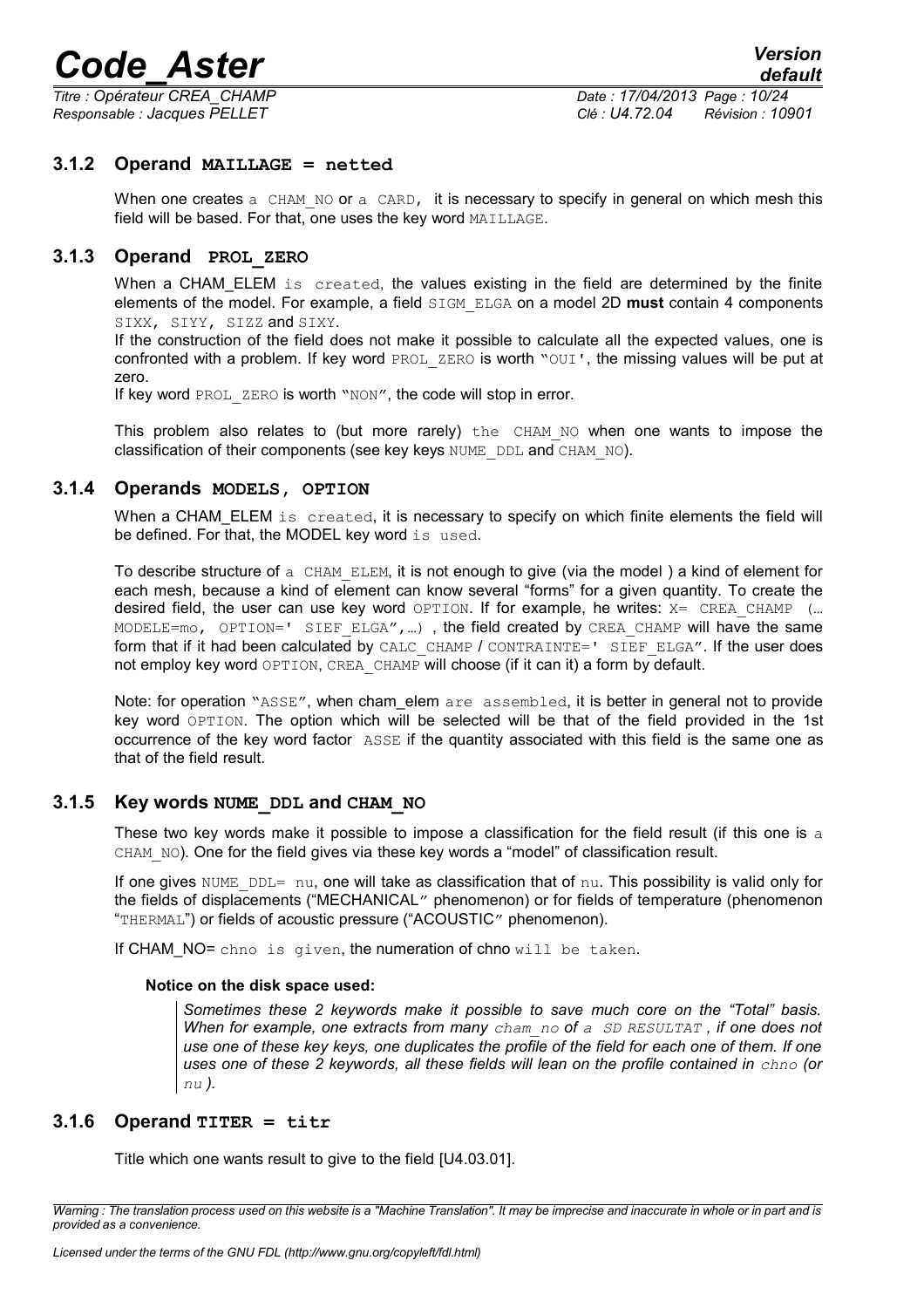*Titre : Opérateur CREA\_CHAMP Date : 17/04/2013 Page : 11/24*

*Responsable : Jacques PELLET Clé : U4.72.04 Révision : 10901*

#### **3.1.7 Operand INFO = /1 /2**

<span id="page-10-5"></span> $INFO = 1$ No printing.

 $INFO = 2$ 

Printing on the file "MESSAGE" of the field result.

### **3.2 Operand OPERATION**

<span id="page-10-4"></span>**=/"AFFE"/"ASSE"/"EVAL"/"DISC"/"EXTR"/"R2C"/"C2R"/"COMB**  $\mathbf{r}$ 

This operand is used result to choose the "mode" of fabrication of the field. One can create a field:

- by assignment of values on nodes or meshes (OPERATION=' AFFE"),
- by assembling pieces of fields defined on pieces of meshes (OPERATION=' ASSE"),
- by modifying the geometrical representation (discretization) of a field (transition nodes <-> Gauss points for example) (OPERATION=' DISC"),
- by extracting a field from a SD of the type SD RESULTAT (evol ther, evol noli, mode meca,...) (OPERATION=' EXTR").
- by extracting from the numerical values D" an array whose columns have preset names: "MESH", "NOEUD"…
- by combining linearly fields (OPERATION=' ASSE"),
- in "combining" (multiplication, exponential,...) fields (OPERATION=' EVAL").
- by evaluating the functions of a field of functions to make of it a field of realities (OPERATION=' EVAL"),
- by transforming a real field into field complexes (or reciprocally) (OPERATION=' R2C"/"C2R"),
- by making a linear combination of several cham no having same classification (OPERATION=' COMB"). Unlike operation "ASSE", the field result will preserve the ddls of Lagrange associated with the dualisation with the boundary conditions.

#### **3.3 Operands for OPERATION = "AFFE"**

<span id="page-10-3"></span>This operation makes it possible to affect values (real, whole, complex or function) on geometrical entities (nodes or meshes) of a mesh.

<span id="page-10-2"></span>Quantity associated with the field east implicitly given by key word  $TYPE$  CHAM (above).

#### **3.3.1 Key word factor AFFE**

the operands are gathered under the key word factor AFFE. This key word is répétable. The principle of overload is applied between the various occurrences of key word AFFE : if a geometrical entity is affected several times, the last assignment carries it.

#### **3.3.2 Operands TOUT=' OUI', GROUP\_MA, GROUP\_NO, MESH and NOEUD**

<span id="page-10-1"></span>the geometrical entities that one wants to affect are given by the operands  $TOUT=' OUI'$ , GROUP MA, GROUP NO, MESH and NOEUD.

If TYPE CHAM=' NOEU  $xxx'$ , one affects nodes; the use of operands GROUP MA and MESH is possible and means that one affects all the nodes of meshes specified.

<span id="page-10-0"></span>If TYPE CHAM: "EL.  $xxx''$  (or "CART  $xxx''$ ), one affects meshes; the use of operands GROUP NO and NOEUD is then prohibited.

#### **3.3.3 Operand NOM\_CMP**

*Warning : The translation process used on this website is a "Machine Translation". It may be imprecise and inaccurate in whole or in part and is provided as a convenience.*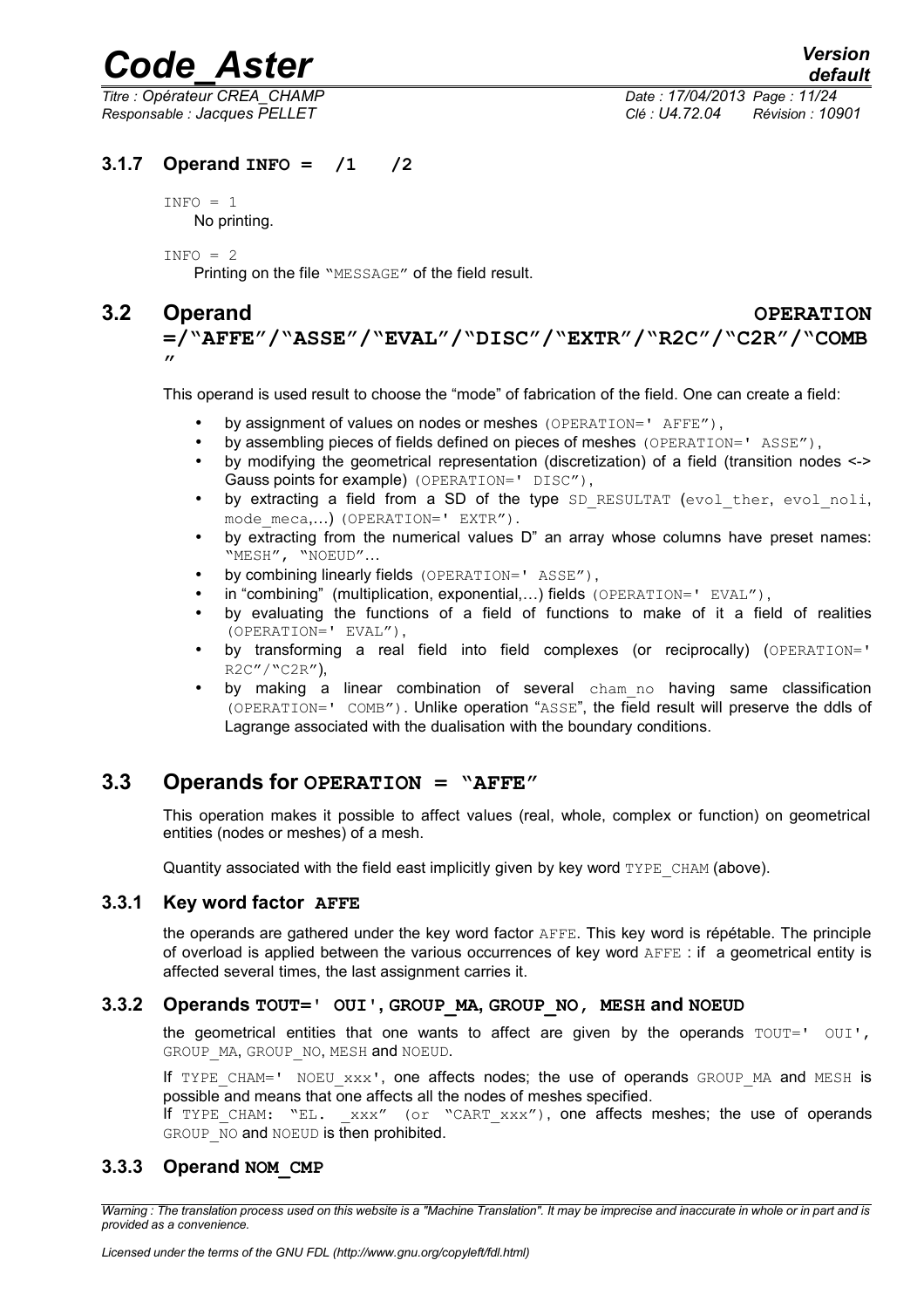*Titre : Opérateur CREA\_CHAMP Date : 17/04/2013 Page : 12/24*

*Responsable : Jacques PELLET Clé : U4.72.04 Révision : 10901*

*default*

the names of the components that one wants to affect are given by operand NOM CMP. If the quantity is "VARI\_R", the components must be named "V1", "v2", "V3",... If the quantity is "VARI\_R", and that one chooses PROL ZERO=' OUI', the components whose number is lower than greatest affected number the are assigned to zero. For more details to see the document [U2.01.09].

#### **3.3.4 Operands VALE, VALE\_I, VALE\_C or VALE\_F**

<span id="page-11-4"></span>the values to be affected are given by operands  $VALE$ ,  $VALE$  I,  $VALE$  C or  $VALE$  F according to nature (reality, integer, complex, function (or formulates)) of the components quantity (DEPL R : reality, DEPL C : complex, TEMP F : function/formula,....).

#### **3.3.5 Notice**

<span id="page-11-3"></span>the rule of remanence (see U1.03.00) applies for the various components which one can affect.

#### **3.3.6 Creation**

<span id="page-11-2"></span>examples of a field at nodes of displacement. One wants to impose the classification of the field (that of cnomod):

```
DEPL1 = CREA CHAMP (OPERATION= "AFFE",
          TYPE CHAM=' NOEU DEPL R', MAILLAGE = MY , CHAM NO= CNOMOD,
          AFFE= (
          F (TOUT=' OUI', NOM CMP= ("DX", "DY", "DZ"), VALE= (0. , 0. ,
0.),),
          F (GROUP MA= ("GM1", "GM2"), NOM CMP= "DX", VALE= 3.5e-2),
          \bar{F} (NOEUD= ("N5", "N7", "N9"), NOM CMP= "DY", VALE= 1.6e-2),
                    )
)
```
#### Creation of a card of temperature (functions):

```
TEMPF = CREA CHAMP (OPERATION= "AFFE",
          TYPE CHAM=' CART_TEMP_F', MAILLAGE = MY,
          \overline{A}FFE= ( F (TOUT=' OUI', NOM_CMP= ("TEMP"), VALE_F= F1),
                 F (GROUP MA= ("GM1", "GM2"), NOM CMP= ("TEMP"), VALE F=
F2), ))
```
#### <span id="page-11-1"></span>**3.4 Operands for OPERATION = "ASSE"**

#### **3.4.1 General information**

<span id="page-11-0"></span>This operator "assembles" "pieces of fields" to manufacture new. Each occurrence of key word ASSE defines a piece of field. One calls a piece of field, the restriction of an existing field (card  $\ell$  cham no or cham elem) on a set of geometrical entities (meshes or nodes) and on a set of components.

There is a principle of overload of the occurrences of key word ASSE if the pieces recover the ones the others.

Currently, one can manufacture:

- a cham no by assembling pieces of cham no.
- a cham elem by assembling pieces of cham elem and/or cards.
- a card by assembling pieces of cards and/or cham elem/ELEM.

*Warning : The translation process used on this website is a "Machine Translation". It may be imprecise and inaccurate in whole or in part and is provided as a convenience.*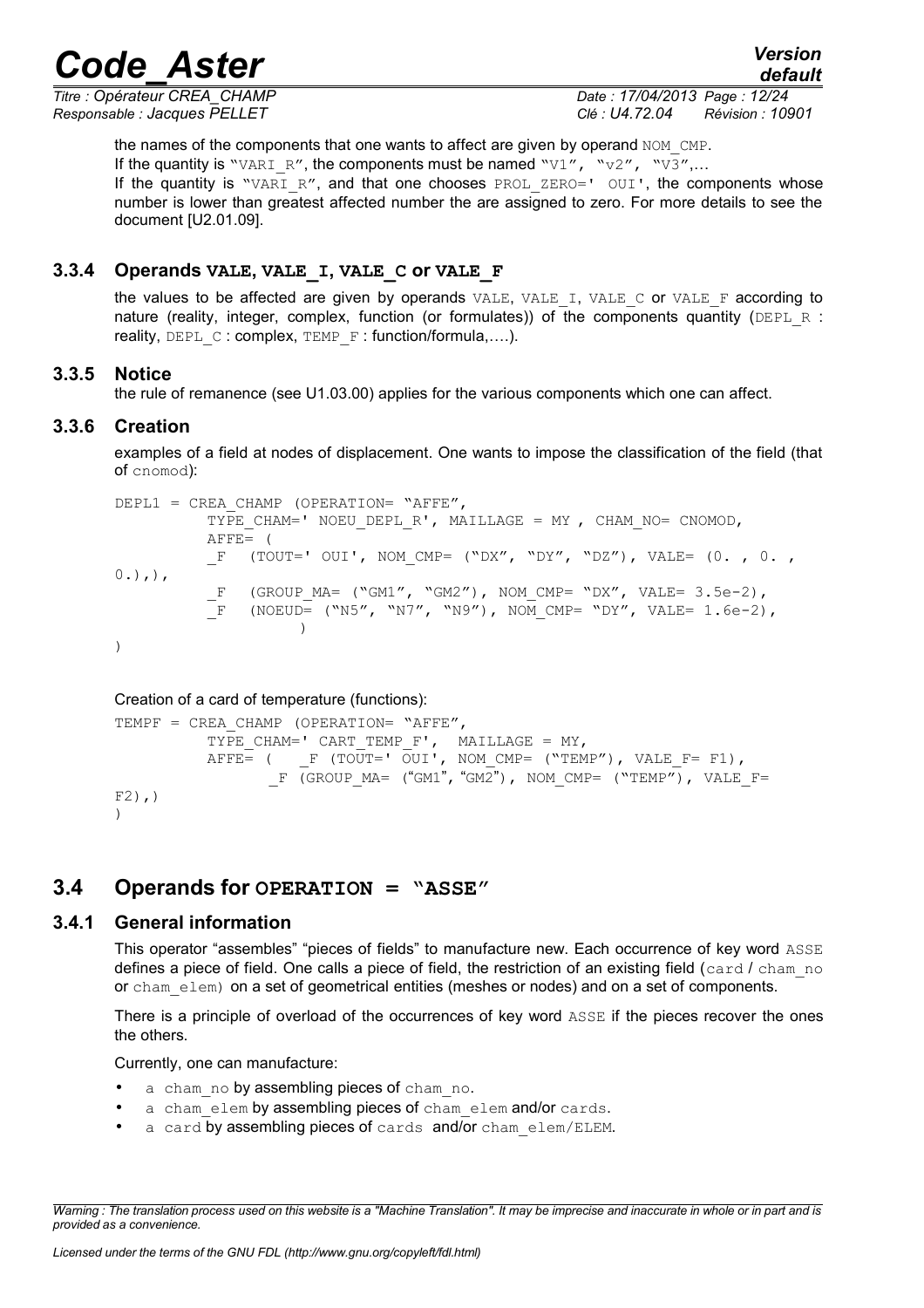### *Code\_Aster Version*

*Titre : Opérateur CREA\_CHAMP Date : 17/04/2013 Page : 13/24*

*Responsable : Jacques PELLET Clé : U4.72.04 Révision : 10901*

Operation "ASSE" also makes it possible to change the quantity associated with a field; for example to transform a strain field (EPSI\_R) into stress field (SIEF\_R). For that it is necessary to use key words NOM\_CMP and NOM\_CMP\_RESU.

The assembly of the pieces of fields can be done by cumulating the pieces (key words CUMUL and COEF R). That makes it possible to use this command to make linear combinations of CHAM NO or CHAM\_ELEM.

Note: the operation "ASSE" is the only one for which the field result can be "reentrant".

#### **3.4.2 Operands MAILLAGE, MODELS**

<span id="page-12-1"></span>Even use that for OPERATION= "AFFE" [§3.3.1] and [§3.3.2].

#### **3.4.3 Operands for the key word factor ASSE**

<span id="page-12-0"></span>Each occurrence of the key word factor ASSE makes it possible to define a piece of field which one result assembles in the field.

#### $3.4.3.1$  Operand CHAM GD = ch1

 $ch1$  is the field (existing) with which one wants to manufacture a piece of field.

#### **3.4.3.2 Operands TOUT=' OUI', GROUP\_MA, GROUP\_NO, MESH and NOEUD**

These operands are used to define the geometrical restriction of the field  $\text{ch}1$ . If  $\text{ch}1$  is a CHAM NO, one can use all these operands. If ch1 is a CHAM ELEM (or a CARD), one cannot use operands GROUP NO and NOEUD.

#### **3.4.3.3 Operands NOM\_CMP and NOM\_CMP\_RESU**

operand NOM CMP is used to define the components on which one wants to restrict the field ch1. If NOM CMP is absent, all the components of ch1 are taken.

Operand NOM, CMP, RESU is used to re-elect (if it is wished) the components of ch1. If NOM, CMP, RESU is provided,  $NOM$  CMP owes the being also and the two lists in correspondence must be of the same length.

```
Example 1: to transform a field of EPSI R into field of VARI R
CHVARI=CRÉA_CHAMP (OPERATION=' ASSE', TYPE_CHAM=' ELGA_VARI_R', 
   MODELE=MO, 
   ASSE= F (CHAM GD=CHEPSI, TOUT=' OUI',
      NOM CMP = ("EPXX", "EPYY"),NOM CMP RESU= ("V3", "V1"), )
```

```
Example 2: to permute cmps SIXX and SIYY of a field of SIEF_R
CHS2=CRÉA CHAMP (OPERATION=' ASSE', TYPE=' NOEU SIEF R',
   MAILLAGE= MY, 
   ASSE=_F (CHAM_GD=CHS1, TOUT=' OUI', 
       NOM CMP = (``SIXX'', "SIYY''),
       NOM CMP RESU= ("SIYY", "SIXX", ), ))
```
#### **3.4.3.4 Operands CUMUL , COEF\_R and COEF\_C**

operand CUMUL=' OUI' wants to say that the values of the occurrence concerned will be added with the possible already existing values.

If CUMUL=' NON', the affected value replaces the value possibly already present (CUMUL='  $\text{OUT}$ ' is invalid for the fields of "text"  $(k8/k16,...)$  of course).

The operand COEF  $R = \text{coeff}$  allows the multiplication of the piece of field by the real coefficient coefr before result assembling it at the field.

*Warning : The translation process used on this website is a "Machine Translation". It may be imprecise and inaccurate in whole or in part and is provided as a convenience.*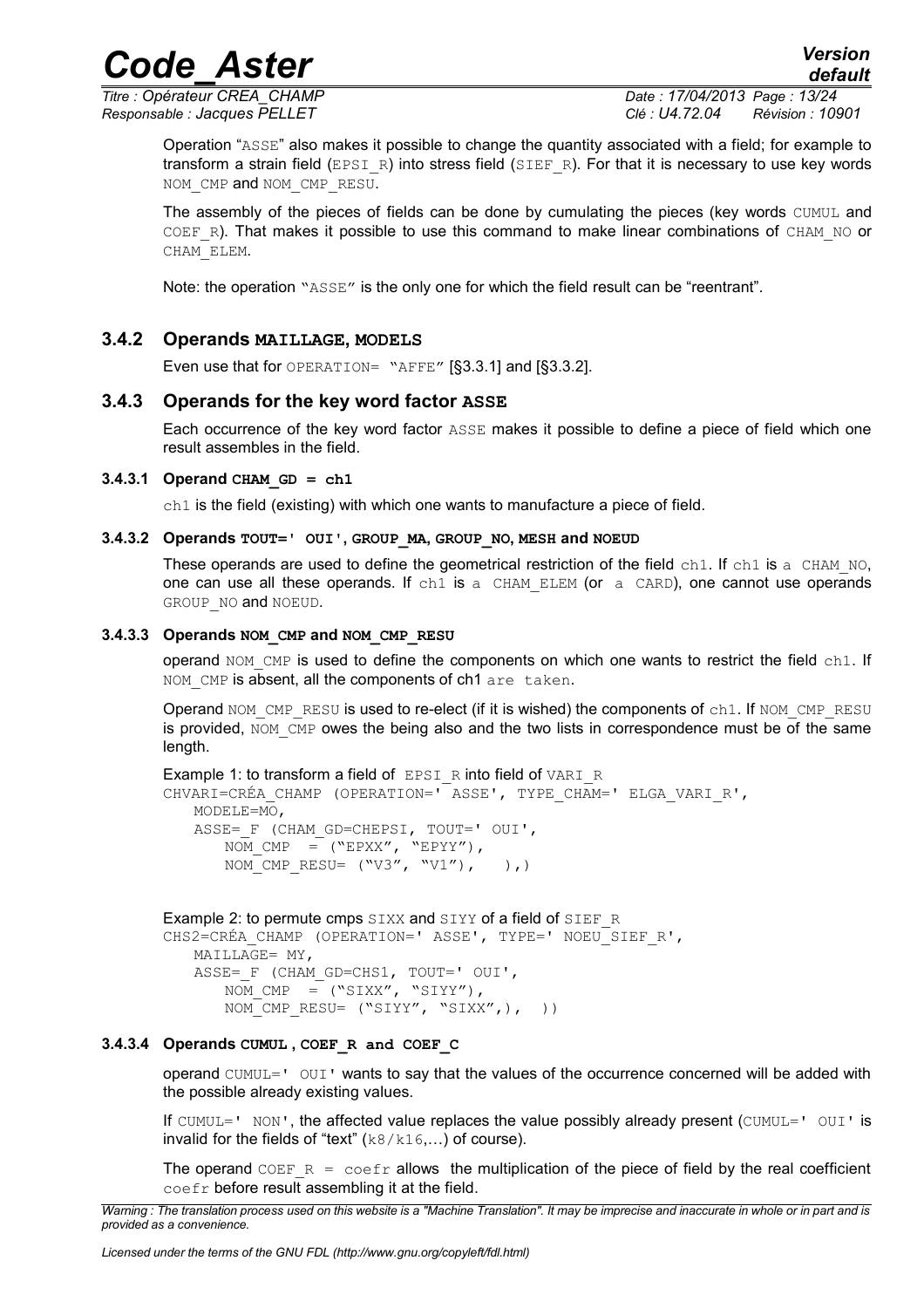*Titre : Opérateur CREA\_CHAMP Date : 17/04/2013 Page : 14/24 Responsable : Jacques PELLET Clé : U4.72.04 Révision : 10901*

Example:

```
To manufacture the cham elem : ch3 = 2. * ch1 + 3. * ch2
CH3= CREA CHAMP (OPERATION= "ASSE",
           MODELS = MO, TYPE CHAM = ' ELGA EPSIR',
           ASSE = (F ( CHAM GD = CH1, TOUT = \overline{V} OUI\overline{V},
                         CUMUL=' OUI', COEF R = 2.),
                     F ( CHAM GD = CH2, TOUT = ' OUI',
   CUMUL=' OUI', COEF R = 3.),)
  )
```
#### **Notices concerning the complex fields**

*key word COEF\_C is accepted only if the field result ( CH3 ) and the fields arguments ( CH1 and CH2 ) are all complex. To make a linear combination with complex coefficients of real fields, it is necessary to transform as a preliminary the real fields into complex fields. See <i>OPERATION* = *"R2C" .*

#### **3.4.4 Examples**

#### <span id="page-13-1"></span>*Example 1*

To manufacture a cham no of temperature by extracting a field already calculated (in a evol ther) and by redefining it (with 25. degrees) on the soudur1 mesh group.

```
CH1= CREA CHAMP (OPERATION= "EXTR", TYPE CHAM=' NOEU TEMP R',
          RESULTAT= EVOTH, NOM CHAM= "TEMP", INST = 12.)
CH2= CREA CHAMP (OPERATION = "AFFE", TYPE CHAM=' NOEU TEMP R',
         MAILLAGE =MA, 
         AFFE= F (TOUT = ' OUI', NOM CMP = ' TEMP', VALE = 25.) )
CH3= CREA CHAMP (OPERATION = "ASSE",
         MMAILLAGE = MY, TYPE CHAM = ' NOEU TEMP R',
   ASSE = (F (CHAM GD = CH1, TOUT = ' OUI',),
                 F^-(CHAM GD = CH2, GROUP MA = SOUDURI),)
```
#### *Example 2:*

To manufacture a cham elem of VARI R (to use it as an initial state for STAT NON LINE) by recovering the local variables (6 and 8) of a constitutive law to make of them variables 1 and 2 of (new) the constitutive law which will be used in the STAT\_NON\_LINE to come.

```
CH1= CREA CHAMP (OPERATION= "EXTR", TYPE CHAM=' ELGA VARI R',
            RESULTAT= STNL, NOM CHAM= "VARI ELGA", INST = 4.)
CH2= CREA CHAMP (OPERATION= "ASSE",
            MODELS = MO, TYPE CHAM = ' ELGA VARI R',
            ASSE = F (CHAM GD = CH1, TOUT = ' OUI',
                        \begin{array}{lll} \texttt{NOM\_CMP} & = & \texttt{(\textbf{``V6''}, \textbf{ ``V8''})}\,, \end{array}NOM CMP RESU = ("V1", "V2"), )
```
#### **3.5 Operands for the key word factor COMB**

<span id="page-13-0"></span>This key word makes it possible to calculate the linear combination of several cham no having same classification. Unlike operation "ASSE", the field result will also contain the coefficients of Lagrange corresponding to the dualisation of the boundary conditions.

Each occurrence of the key word factor ASSE makes it possible to define an element of the linear combination.

*Warning : The translation process used on this website is a "Machine Translation". It may be imprecise and inaccurate in whole or in part and is provided as a convenience.*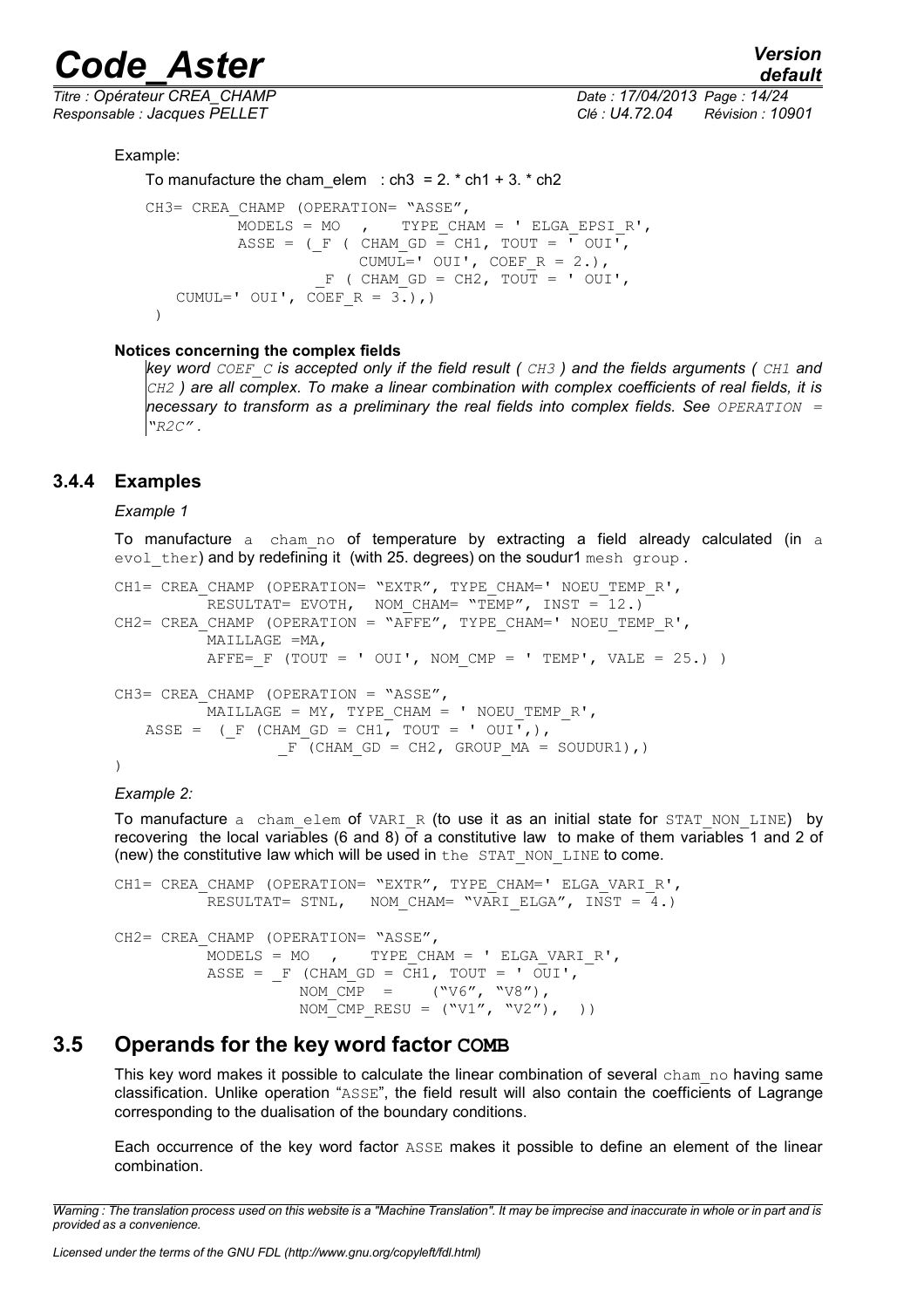#### *default Titre : Opérateur CREA\_CHAMP Date : 17/04/2013 Page : 15/24 Responsable : Jacques PELLET Clé : U4.72.04 Révision : 10901*

#### $3.5.1$  Operand CHAM GD = ch1

<span id="page-14-6"></span>ch1 is the cham\_no (existing) that one wants to combine linearly.

#### **3.5.2 Operand COEF\_R = coefr**

<span id="page-14-5"></span><span id="page-14-4"></span>coefr is the real coefficient applied to ch1 for the combination.

#### **3.5.3 Example**

To compute:  $C = 1.*A - 2.*B$ , one writes:

```
C= CREA CHAMP (OPERATION=' COMB', TYPE CHAM=' NOEU DEPL R',
      COMB= (
          F (CHAM GD=A, COEF R= 1.),
          F (CHAM GD=B, COEF R=-2.),
      ))
```
#### **3.6 Operands for OPERATION = "EVAL"**

<span id="page-14-3"></span>This operation is used to transform a field of functions into fields of realities by evaluating the functions of the field of functions.

The field of functions is obligatorily a field of quantity "NEUT  $F''$  and the field result will be always a field of "NEUT\_R". This field could be transformed into field of another unspecified quantity by calling one second time on command CREA\_CHAMP/OPERATION=' ASSE'.

An example of the use of operation "EVAL" is given in the document [U2.01.09] "analytical Definition of a stress field…"

#### **3.6.1 Operand CHAM\_F= chf**

<span id="page-14-2"></span>chf is the name of the field of functions to be evaluated (CHAM\_NO, CARD or CHAM\_ELEM).

#### **3.6.2 Operand CHAM\_PARA= will l\_chpara**

<span id="page-14-1"></span>will 1\_chpara is the list of the fields "parameters" for the evaluating of the functions. All the fields of will  $l$  chpara must be discretized in the same way that chf. For example, if chf is a CHAM\_ELEM/ELGA, it is necessary that all the fields of will l\_chpara are also CHAM\_ELEM/ELGA.

It is necessary that the list of the fields parameters is sufficient to allow the evaluating of all the functions referred in chf.

#### <span id="page-14-0"></span>**3.6.3 Examples**

#### **3.6.3.1 Example 1**

One wants to create  $a$  cham elem (SIEF R) with Gauss points whose components are analytical functions of the geometry and time. For this example, it is supposed that one already manufactured two fields with Gauss points the CHGEOMG : field of geometry and CHINSTG : field of times.

```
RHO=1000.
G=10.
KP=3.
SIZZ = FORMULA (NOM PARA = "Z", VALE = "RHO*G*Z")SIXX = FORMULA (NOM_PARA = ("Z", "INST"), VALE = "KP*SIZZ (Z) +3.*INST")
```

```
# Assignment of the functions:
```
*Warning : The translation process used on this website is a "Machine Translation". It may be imprecise and inaccurate in whole or in part and is provided as a convenience.*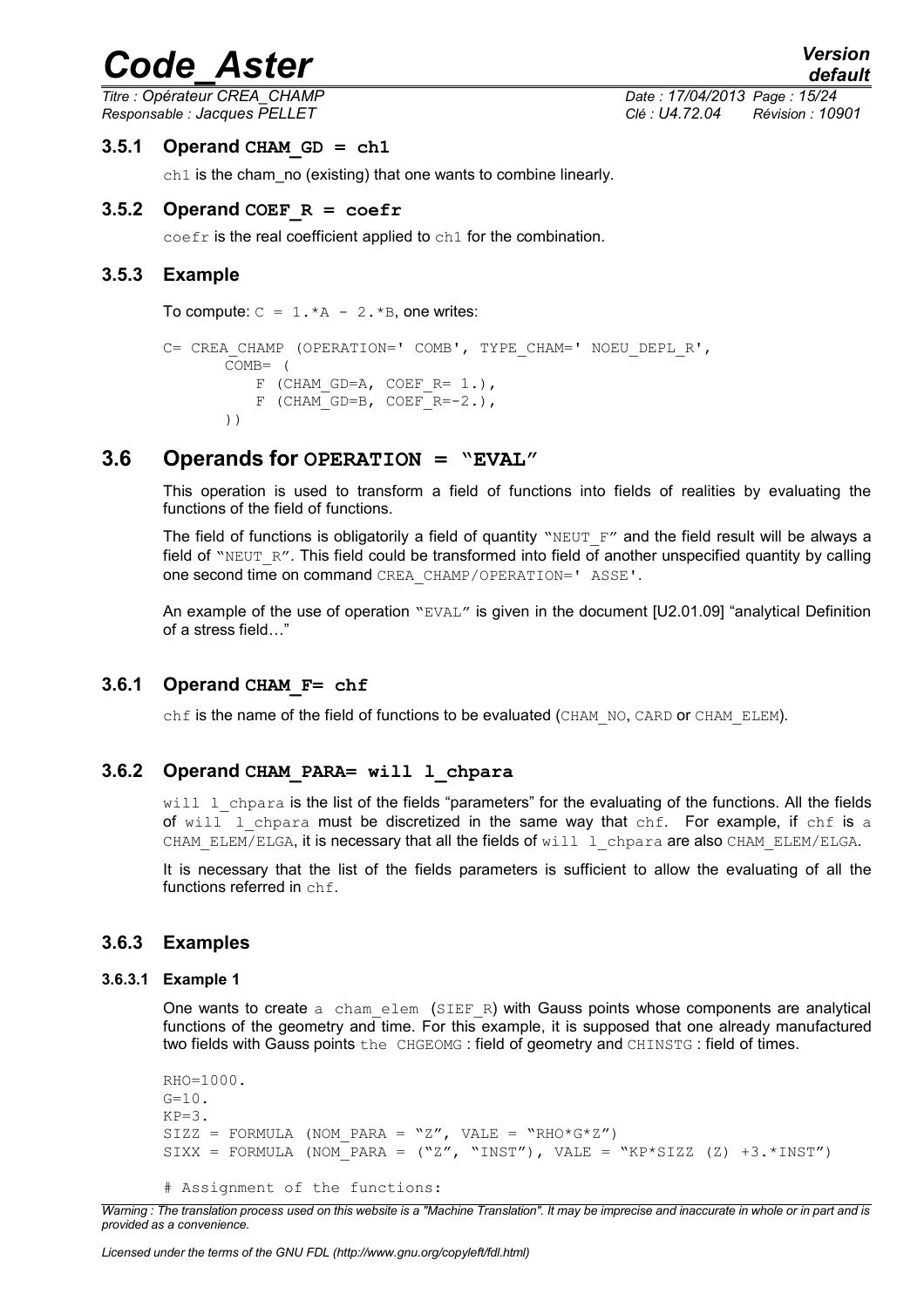*default*

*Titre : Opérateur CREA\_CHAMP Date : 17/04/2013 Page : 16/24 Responsable : Jacques PELLET Clé : U4.72.04 Révision : 10901*

# ----------------------------------------------- SIG1=CRÉA CHAMP (OPERATION=' AFFE', TYPE CHAM=' ELGA NEUT F', MODELE=MO, PROL\_ZERO=' OUI', AFFE= F (TOUT=' OUI', NOM CMP=  $("X1", "X2")$ , VALE  $F = ("SIXX", "SIZZ"))$ # Evaluating of the functions: # ----------------------------------------------- SIG2= CREA\_CHAMP (OPERATION=' EVAL', TYPE\_CHAM=' ELGA\_NEUT\_R',  $MODELE=MO$ , CHAM F=SIG1, CHAM PARA= (CHGEOMG, CHINSTG) ) # transformation of the field of NEUT R in SIEF R: # ----------------------------------------------- SIG3=CRÉA\_CHAMP (OPERATION=' ASSE', TYPE\_CHAM=' ELGA\_SIEF\_R', MODELE=MO, PROL\_ZERO=' OUI', ASSE=\_F (TOUT=' OUI', CHAM\_GD=SIG2, NOM CMP= ("X1" , "X2"), NOM CMP RESU= ("SIXX", "SIZZ"), ))

#### **3.6.3.2 Example 2**

One wants to calculate a field of temperature to the nodes ( *CH3* ) containing the product of 2 other fields at nodes of temperature ( *CH1* and *CH2* )

```
# 1) transformation of cham no/TEMP R (CH1 and CH2) in cham no/NEUT R:
# --------------------------------------------------------------------
CH1N=CRÉA CHAMP (OPERATION=' ASSE', TYPE CHAM=' NOEU NEUT R', MAILLAGE=MA,
           ASSE= F (TOUT = "OUI', CHAM_GD = CH1,
           NOM \overline{CMP} = ("TEMP",), NOM \overline{CMP} RESU = ("X1",)), )
CH2N=CRÉA CHAMP (OPERATION=' ASSE', TYPE CHAM=' NOEU NEUT R', MAILLAGE=MA,
           ASSE= F (TOUT = "OUI', CHAM_GD = CH2,
           NOM CMP = ("TEMP",), NOM CMP RESU = ("X2",)), )
# 2) multiplication CH3N = CH1N * CH2N:
# ----------------------------------------
FMULT = FORMULA (NOM PARA = ("X1", "X2"), VALE = "X1*X2")
CHFMU=CRÉA CHAMP (OPERATION=' AFFE', TYPE CHAM=' NOEU NEUT F', MAILLAGE=MA,
                   AFFE= F (TOUT = "OUI', NOM CMP = "X3", VALE F = FMULT))
CH3N=CRÉA CHAMP (OPERATION=' EVAL', TYPE CHAM=' NOEU NEUT R',
                CHAM F=CHFMU, CHAM PARA= (CH1N, CH2N,))
# 3) transformation of cham no/NEUT R (CH3N) in cham no/TEMP R:
# --------------------------------------------------------------------
CH3=CRÉA CHAMP (OPERATION=' ASSE', TYPE CHAM=' NOEU TEMP R', MAILLAGE=MA,
           ASSE= F (TOUT = "OUI', CHAM GD = CH3N,
           NOM \overline{CMP} = ("X3",), NOM \overline{CMP} RESU = ("TEMP",)), )
```
#### <span id="page-15-0"></span>**3.7 Operands for OPERATION = "DISC"**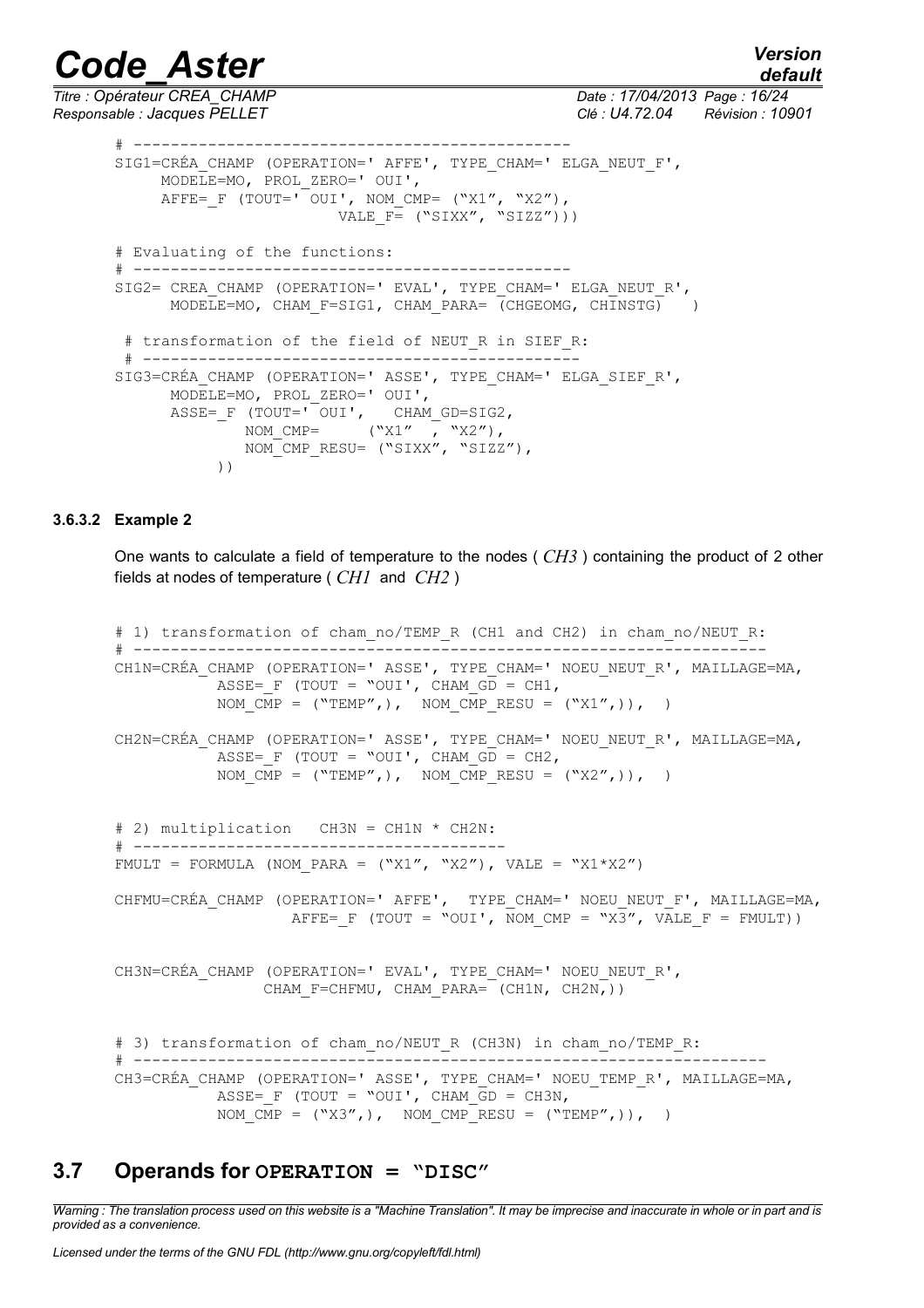*Code\_Aster Version*

*Titre : Opérateur CREA\_CHAMP Date : 17/04/2013 Page : 17/24 Responsable : Jacques PELLET Clé : U4.72.04 Révision : 10901*

This operation is used to modify the "discretization" of an existing field. For example, to transform a field at nodes into fields with Gauss points.

The two fields (given and result) are associated with the same quantity. There exists an exception: the case of the operation DISC which makes it possible to transform a cham no VAR2 R (or a carte VAR2 R) into cham elem VARI R (see for example the test hplp100b).

The discretization wanted by the user for his field result is indicated by key word TYPE\_CHAM.

Only the following cases are treated currently by the command:

| CARD           | $-$ > CHAM ELEM/ELNO |
|----------------|----------------------|
| CARD           | $-$ > CHAM ELEM/ELGA |
| CARD           | $-$ > CHAM ELEM/ELEM |
| CARD           | $-$ > CHAM NO        |
| CHAM NO        | $-$ > CHAM ELEM/ELNO |
| CHAM NO        | $-$ > CHAM ELEM/ELGA |
| CHAM NO        | $-$ > CHAM ELEM/ELEM |
| CHAM ELEM/ELNO | $-$ > CHAM NO        |
| CHAM ELEM/ELGA | $-$ > CHAM ELEM/ELNO |
| CHAM ELEM/ELGA | $-$ > CHAM NO        |

the ingredients of the processing are:

- $CARD > ELXX$ :
- The value (single) carried by a mesh is recopied on all the points of the mesh.

 $NOEU - > ELXX$ :

• the transition of the values of the nodes at the intern points of the mesh is made the shape functions by means of the finite elements model.

 $ELGA - > ELNO$ :

• the transition of the values of the intern points to the nodes of the mesh is made the matrix of Gauss->Nœuds extrapolation by means of.

 $ELNO - > NOEU$ :

• the transition with the values of the nodes of the mesh is done by arithmetic mean of the values carried by the nodes of the convergent elements.

#### **3.7.1 Operand CHAM\_GD= ch1**

<span id="page-16-2"></span><span id="page-16-1"></span>ch1 is the field which one wants to modify the "discretization".

#### **3.7.2 key word MODELS**

Even use that for OPERATION = "AFFE"  $[3.3.2]$ 

#### **3.7.3 Example**

```
# CHXG = FIELD OF GEOMETRIE TO Gauss points:
# ---------------------------------------------------------
CHXN =CRÉA_CHAMP (OPERATION=' EXTR', TYPE_CHAM=' NOEU_GEOM_R', 
       NOM_CHAM=' GEOMETRIE', MAILLAGE=MA)
CHXG= CREA CHAMP (OPERATION=' DISC', TYPE CHAM=' ELGA GEOM R',
      MODELE=MO, CHAM GD= CHXN )
```
*Warning : The translation process used on this website is a "Machine Translation". It may be imprecise and inaccurate in whole or in part and is provided as a convenience.*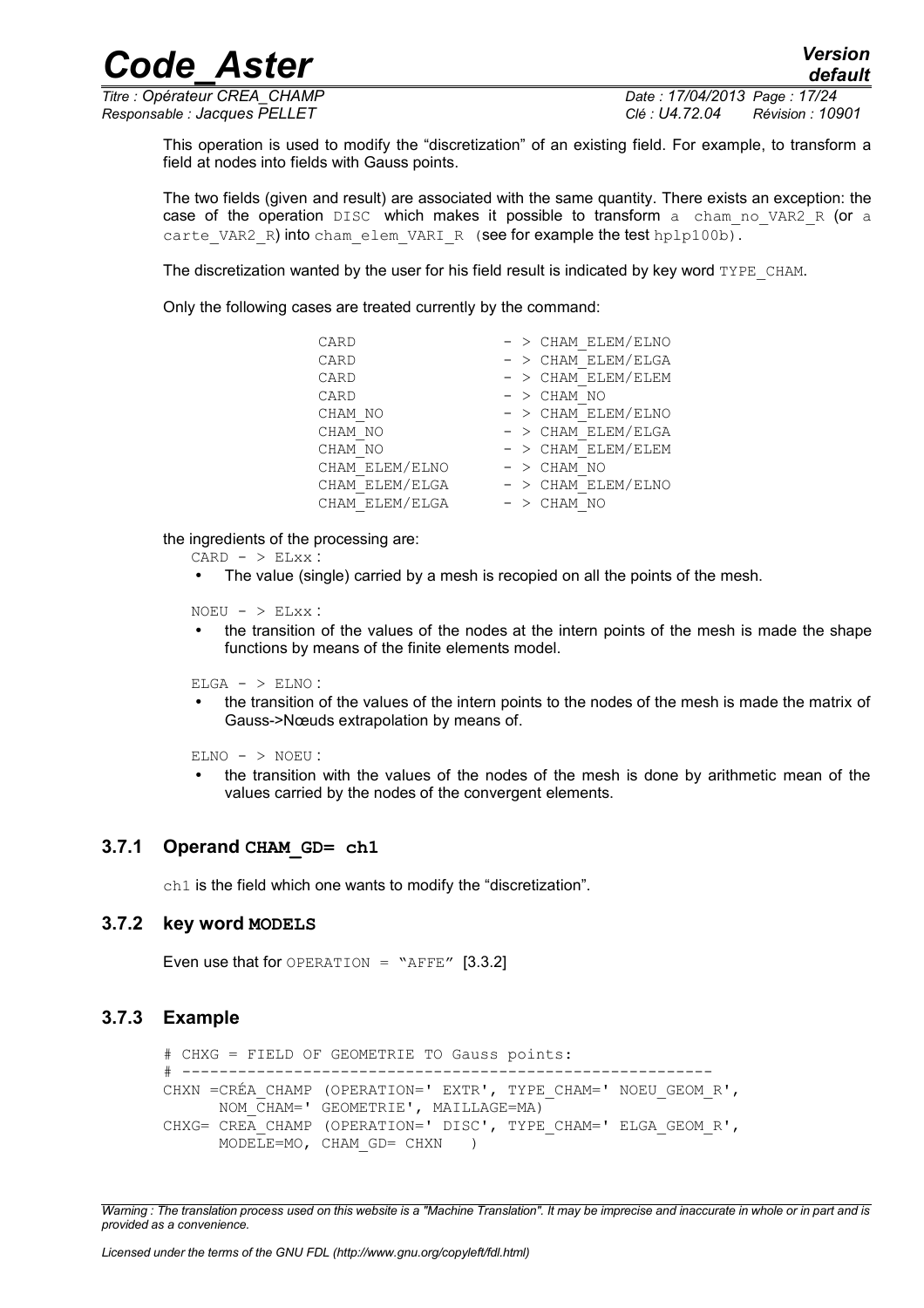*Titre : Opérateur CREA\_CHAMP Date : 17/04/2013 Page : 18/24*

*Responsable : Jacques PELLET Clé : U4.72.04 Révision : 10901*

#### **3.8 Operands for OPERATION = "NORMAL"**

<span id="page-17-1"></span>This operation is used to calculate the "normal" vectors with the facets of a model. The user must indicate with the key keys MODELS, GROUP MA and MESH the name of the model concerned as well as the "facets" of which it wishes to calculate the norms. The "facets" can be elements of "skin" of a mesh 3D or shell elements/shell.

For the meshes 2D, the "facets" are linear elements.

The produced field is a cham no (quantity GEOM R) whose components are named  $X$ ,  $Y$ ,  $Z$ . the norm carried by a node is obtained by realising the norms of the facets concourrant in this node. The "normal" vector is length 1.

#### **3.9 Operands for OPERATION = "EXTR"**

<span id="page-17-0"></span>This operation is in general used to extract a field from a SD as resultat sdaster  $t$ ype.

There are 4 additional possibilities:

- 1) one can extract the field from geometry of the nodes of a mesh. The keywords should then be used: MAILLAGE =  $my$ , NOM CHAM = "GEOMETRIE" and TYPE CHAM = "NOEU\_GEOM\_R".
- 2) one can create a field by extracting from an array the values corresponding to parameters of pre-established names: NET, NOEUD, POINT, SOUS\_POINT, names of the components.
- 3) one can extract the "level set" associated with a crack XFEM. The keywords should then be used:

| $FISSURE = fiss xfem,$ | $NOM CHAM =$ | "LTNO"              | $/$ "T.NNO" |
|------------------------|--------------|---------------------|-------------|
|                        |              | /"GRLTNO" /"GRLNNO" |             |
|                        |              | /"STNO"             | /"STNOR"    |
|                        |              | /"BASLOC"           |             |
|                        |              |                     |             |

and TYPE CHAM = "NOEU NEUT R" except "STNO" for which it will be tangent "NOEU NEUT I

" " LTNO' level normal

| set "    | LNNO' level set                                                                     |
|----------|-------------------------------------------------------------------------------------|
| "GRLTNO' | gradient of the level set tangent                                                   |
| "GRLNNO' | gradient of the level set norm                                                      |
| "STNO'   | statute of the nodes, 1 whole value                                                 |
| "STNOR'  | statute of the nodes, 1 actual value                                                |
| "BASLOC' | bases local in crack tip, with 6/9 actual values, 2/3 coordinates for the point and |
|          | 2/3 coordinates for each vector of the base local in 2D/3D                          |

4) one can extract the various fields contained in the data structures cara elem and char meca. This functionality is rather reserved for the developers. It makes it possible for example to test the contents of these data structures.

Example:

```
CACOQU=CRÉA_CHAMP ( TYPE_CHAM=' CART_CACOQU", OPERATION=' EXTR", 
                       CARA ELEM=CARA, NOM CHAM=" .CARCOQUE", )
```
the various fields which one can extract are given in the table below.

| concept | NOM CHAM              | Isize  | standard of the field |
|---------|-----------------------|--------|-----------------------|
|         | cara elem  " .CAFIBR" | CAFI R | Icham elem            |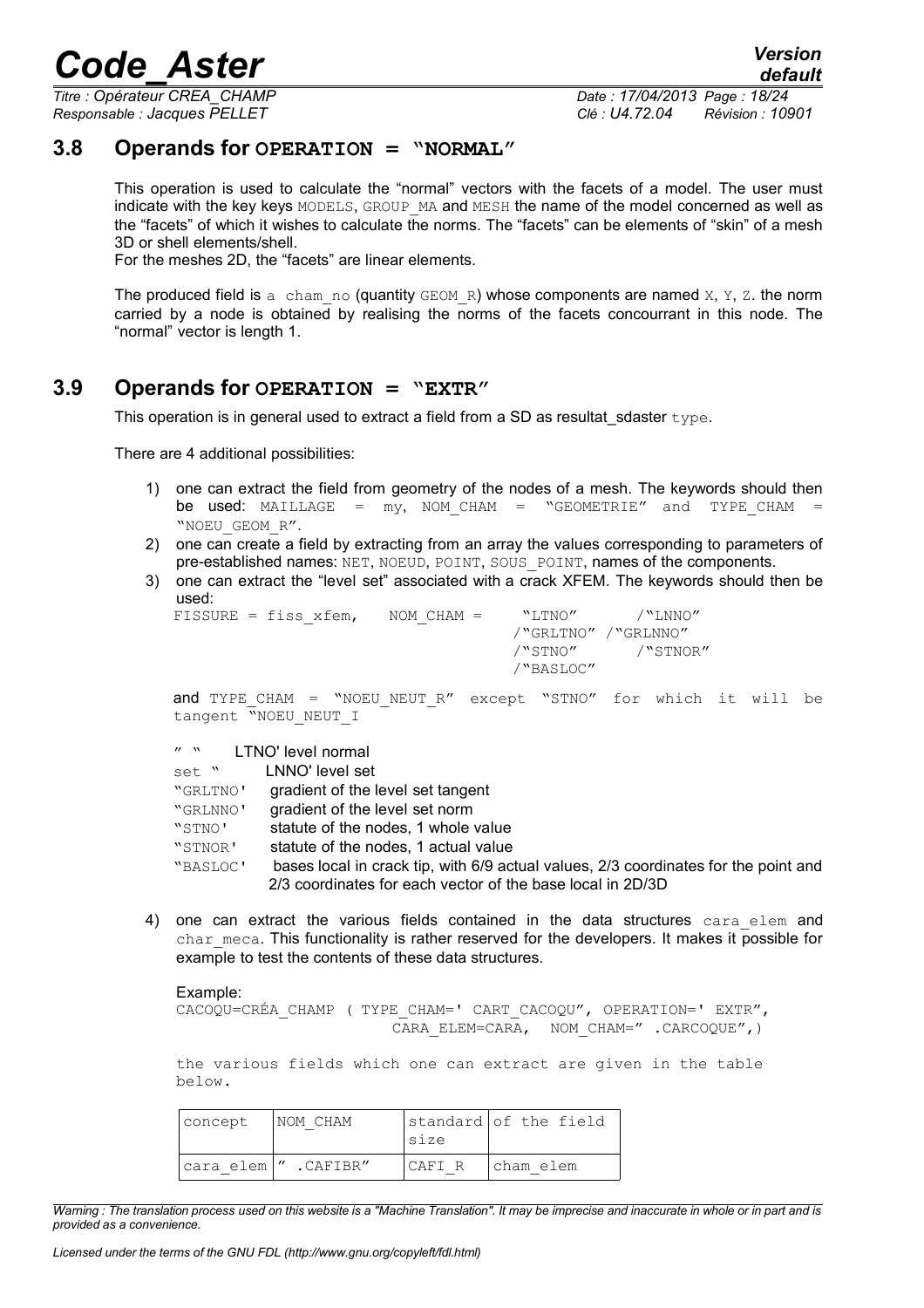*Titre : Opérateur CREA\_CHAMP Date : 17/04/2013 Page : 19/24*

*Responsable : Jacques PELLET Clé : U4.72.04 Révision : 10901*

|             | cara elem  " .CANBSP'             | NBSP I   | cham elem |
|-------------|-----------------------------------|----------|-----------|
|             | cara elem   ".CARARCPO"           | CAARPO   | card      |
|             | cara elem   ".CARCABLE"           | CACABL   | card      |
| cara elem   | ".CARCOQUE"                       | CACOQU   | card      |
| cara elem   | ".CARDINFO"                       | CINFDI   | card      |
| cara elem   | ".CARDISCA"                       | CADISA   | card      |
| cara elem   | ".CARDISCK"                       | CADISK   | card      |
| cara elem   | ".CARDISCM"                       | CADISM   | card      |
| cara elem   | ".CARDNSCA"                       | CADISA   | card      |
| cara elem   | ".CARDNSCK"                       | CADISK   | card      |
| cara elem   | ".CARDNSCM"                       | CADISM   | card      |
| cara elem   | ".CARGENBA"                       | CAGNBA   | card      |
| cara elem   | ".CARGENPO"                       | CAGNPO   | card      |
| cara elem   | ".CARGEOBA"                       | CAGEBA   | card      |
| cara elem   | ".CARGEOPO"                       | CAGEPO   | card      |
|             | cara elem   ".CARMASSI"           | CAMASS   | card      |
|             | cara elem   ".CARORIEN"           | CAORIE   | card      |
|             | cara elem   ". CARPOUFL"          | CAPOUF   | card      |
|             |                                   |          |           |
| char meca   | ".CVENTCXF"                       | VENTCX F | card      |
| char meca   | ".CHME.EPSIN"                     | EPSI R   | card      |
| char meca   | ".CHME.F1D1D"                     | FORC R   | card      |
| char meca   | ".CHME.F1D2D"                     | FORC R   | card      |
| $char$ meca | ".CHME.F1D3D"                     | FORC R   | card      |
| char meca   | ".CHME.F2D2D"                     | FORC R   | card      |
|             | $char$ meca $\sim$ . CHME. F2D3D" | FORC R   | card      |
| char meca   | ".CHME.F3D3D"                     | FORC R   | card      |
| char meca   | ".CHME.FCO2D"                     |          | card      |
| char meca   | ".CHME.FCO3D"                     | FORC R   | card      |
| char meca   | ".CHME.FELEC"                     | FELECR   | card      |
| char meca   | $"$ .CHME.FL $101"$               | FLAPLA   | card      |
| char meca   | $"$ . CHME. FL $102"$             | FLAPLA   | card      |
| char meca   | ".CHME.FLUX"                      | FTHM R   | card      |
| char_meca   | ".CHME.FORNO"                     | FORC R   | card      |
| char meca   | ".CHME.IMPE"                      | IMPE R   | card      |
| char meca   | ".CHME.ONDE"                      | ONDE R   | card      |
| char meca   | ".CHME.ONDPL"                     | NEUT R   | card      |
| char meca   | ".CHME.ONDPR"                     | NEUT R   | card      |
| char meca   | ".CHME.PESAN"                     | PESA R   | card      |
| char meca   | ". CHME. PRESS"                   | PRES R   | card      |

*Warning : The translation process used on this website is a "Machine Translation". It may be imprecise and inaccurate in whole or in part and is provided as a convenience.*

### *default*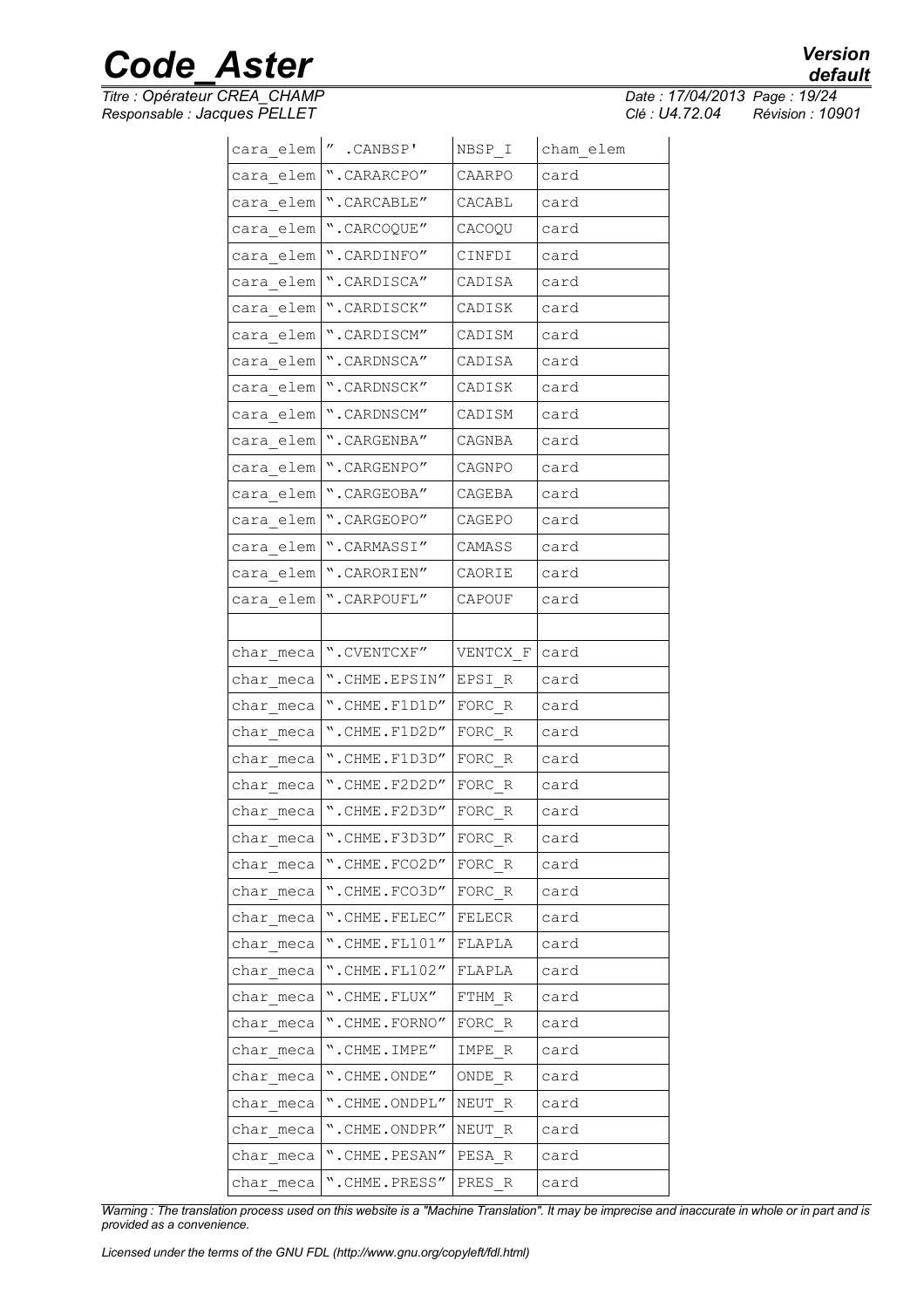*Titre : Opérateur CREA\_CHAMP Date : 17/04/2013 Page : 20/24*

*default Responsable : Jacques PELLET Clé : U4.72.04 Révision : 10901*

| $ char meca $ ".CHME.ROTAT" ROTA R $ card$ |       |
|--------------------------------------------|-------|
| char meca   ".CHME.SIGIN"   SIEF R         | lcard |
| char meca   ".CHME.SIINT"   NEUT K8   card |       |
| $ char \text{meca} $ . CHME. VNOR" SOUR R  | lcard |

#### **3.9.1 Typing of the field result, key word TYPE\_CHAM**

<span id="page-19-0"></span>key word TYPE CHAM (compulsory) [§3.2] must be well informed. Put except for the case of the extraction in a SD of the type DYNA\_HARMO, key word TYPE\_CHAM results from the symbolic name of the extracted field (NOM CHAM). The table below gives the correspondence between these two keywords.

| NOM CHAM      | TYPE CHAM     | NOM CHAM      | TYPE CHAM       |
|---------------|---------------|---------------|-----------------|
| "ACCE"        | "NOEU DEPL R" | "ETOT ELEM"   | "ELEM ENER R"   |
| "ACCE ABSOLU" | "NOEU DEPL R" | "ETOT ELGA"   | "ELGA ENER R"   |
| "COHE ELEM"   | "ELEM NEUT R" | "ETOT ELNO"   | "ELGA ENER R"   |
| "BEHAVIOR"    | "CART COMPOR" | "FERRAILLAGE" | "ELEM FER2 R"   |
| "COMPORTHER"  | "CART COMPOR" | "FLHN ELGA"   | $"ELGA$ FLHN R" |
| "DEGE ELGA"   | "ELGA EPSI R" | "FLUX ELGA"   | "ELGA FLUX R"   |
| "DEGE ELNO"   | "ELNO EPSI R" | "FLUX ELNO"   | "ELNO FLUX R"   |
| "DEGE NOEU"   | "NOEU EPSI R" | "FLUX NOEU"   | "NOEU FLUX R"   |
| $"$ DEPL $"$  | "NOEU DEPL R" | "FORC AMOR"   | "NOEU DEPL R"   |
| "DEPL ABSOLU" | "NOEU DEPL R" | "FORC EXTE"   | "NOEU DEPL R"   |
| "DEPL VIBR"   | "NOEU DEPL R" | "FORC LIAI"   | "NOEU DEPL R"   |
| "DERA ELGA"   | "ELGA DERA R" | "FORC NODA"   | "NOEU DEPL R"   |
| "DERA ELNO"   | "ELNO DERA R" | "GEOMETRIE"   | "NOEU GEOM R"   |
| "DERA NOEU"   | "NOEU DERA R" | "HYDR ELNO"   | "ELNO HYDR R"   |
| "DISS ELEM"   | "ELEM DISS R" | "HYDR NOEU"   | "NOEU HYDR R"   |
| "DISS ELGA"   | "ELGA DISS R" | "INDC ELEM"   | "ELEM NEUT I"   |
| "DISS ELNO"   | "ELNO DISS R" | "INDL ELGA"   | "ELGA INDL R"   |
| "DISS NOEU"   | "NOEU DISS R" | "INTE ELNO"   | "ELNO INTE R"   |
| "DIVU"        | "NOEU EPSI R" | "INTE NOEU"   | "NOEU INTE R"   |
| "DURT ELNO"   | "ELNO DURT R" | "IRRA"        | "NOEU IRRA R"   |
| "DURT NOEU"   | "NOEU DURT R  | "META ELNO"   | "ELNO VARI R"   |
| "ECIN ELEM"   | "ELEM ENER R" | "META NOEU"   | "NOEU VARI R"   |
| "EFGE ELGA"   | "ELGA SIEF R" | "MODE FLAMB"  | "NOEU DEPL R"   |
| "EFGE ELNO"   | "ELNO SIEF R" | "MODE STAB"   | "NOEU DEPL R"   |
| "EFGE NOEU"   | "NOEU SIEF R" | "NEUT"        | "NOEU NEUT R"   |
| "ENDO ELGA"   | "ELGA SIEF R" | "PDIL ELGA"   | "ELGA PDIL R"   |
| "ENDO ELNO"   | "NOEU SIEF R" | "PRAC ELNO"   | "ELNO PRAC R"   |
| "ENDO NOEU"   | "ELNO SIEF R" | "PRAC NOEU"   | "NOEU PRAC R"   |
| "ENEL ELEM"   | "ELEM ENER R" | "NEAR"        | "NOEU PRES C"   |
| "ENEL ELGA"   | "ELGA ENER R" | "PRME ELNO"   | "ELNO PRME R"   |
| "ENEL ELNO"   | "ELNO ENER R" | "PTOT"        | "NOEU DEPL R"   |
| "ENEL NOEU"   | "NOEU ENER R" | "QIRE ELEM"   | "ELEM ERRE R"   |
| "EPEQ ELGA"   | "ELGA EPSI R" | "OIRE ELNO"   | "ELNO ERRE R"   |
| "EPEQ ELNO"   | "ELNO EPSI R" | "QIRE NOEU"   | "NOEU ERRE R"   |
| "EPEQ NOEU"   | "NOEU EPSI R" | "QIZ1 ELEM"   | "ELEM ERRE R"   |
| "EPFD ELGA"   | "ELGA EPSI R" | "QIZ2 ELEM"   | "ELEM ERRE R"   |
| "EPFD ELNO"   | "ELNO EPSI R" | "REAC NODA"   | "NOEU DEPL R"   |
| "EPFD NOEU"   | "NOEU EPSI R" | "SECO ELEM"   | "ELEM NEUT R"   |
| "EPFP ELGA"   | "ELGA EPSI R" | "SIEF ELGA"   | "ELGA SIEF R"   |
| "EPFP ELNO"   | "ELNO EPSI R" | "SIEF ELNO"   | "ELNO SIEF R"   |
| "EPFP NOEU"   | "NOEU EPSI R" | "SIEF NOEU"   | "NOEU SIEF R"   |
| "EPME ELGA"   | "ELGA EPSI R" | "SIEQ ELGA"   | "ELGA SIEF R"   |
| "EPME ELNO"   | "ELNO EPSI R" | "SIEQ ELNO"   | "ELNO SIEF R"   |
| "EPMG ELGA"   | "ELGA EPSI R" | "SIEQ NOEU"   | "NOEU SIEF R"   |

*Warning : The translation process used on this website is a "Machine Translation". It may be imprecise and inaccurate in whole or in part and is provided as a convenience.*

*Licensed under the terms of the GNU FDL (http://www.gnu.org/copyleft/fdl.html)*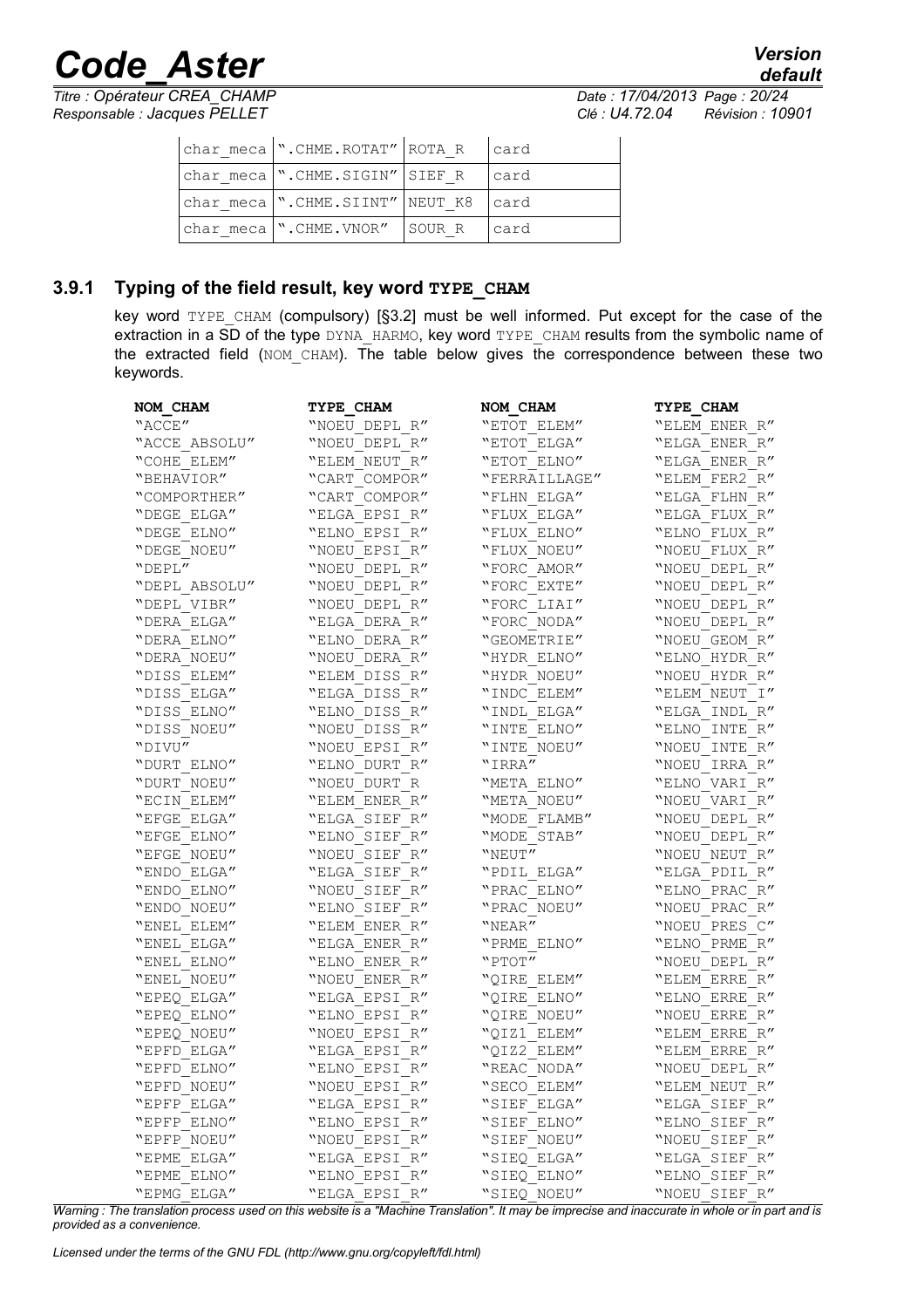*Titre : Opérateur CREA\_CHAMP Date : 17/04/2013 Page : 21/24 Responsable : Jacques PELLET Clé : U4.72.04 Révision : 10901*

|             |               |               | <b>viv . v i.i 느.v i</b><br>1101101011.10001 |
|-------------|---------------|---------------|----------------------------------------------|
| "EPMG ELNO" | "ELNO EPSI R" | "SIGM ELGA"   | "ELGA SIEF R"                                |
| "EPMG NOEU" | "NOEU EPSI R" | "SIGM ELNO"   | "ELNO SIEF R"                                |
| "EPMQ ELGA" | "ELGA EPSI R" | "SIGM NOEU"   | "NOEU SIEF R"                                |
| "EPMQ ELNO" | "ELNO EPSI R" | "SING ELEM"   | "ELEM SING R"                                |
| "EPMO NOEU" | "NOEU EPSI R" | "SING ELNO"   | "ELNO SING R"                                |
| "EPOT ELEM" | "ELEM ENER R" | "SIPM ELNO"   | "ELNO SIEF R"                                |
| "EPSA ELNO" | "ELNO EPSI R" | "SIPO ELNO"   | "ELNO SIEF R"                                |
| "EPSA NOEU" | "NOEU EPSI R" | "SIPO NOEU"   | "NOEU SIEF R"                                |
| "EPSG ELGA" | "ELGA EPSI R" | "SIRO ELEM"   | "ELEM SIEF R"                                |
| "EPSG ELNO" | "ELNO EPSI R" | "SISE ELNO"   | "ELNO SIEF R"                                |
| "EPSG NOEU" | "NOEU EPSI R" | "SIZ1 NOEU"   | "NOEU SIEF R"                                |
| "EPSI ELGA" | "ELGA EPSI R" | "SIZ2 NOEU"   | "NOEU SIEF R"                                |
| "EPSI ELNO" | "ELNO EPSI R" | "SOUR ELGA"   | "ELGA SOUR R"                                |
| "EPSI NOEU" | "NOEU EPSI R" | "STRX ELGA"   | "ELGA STRX R"                                |
| "EPSP ELGA" | "ELGA EPSI R" | "TEMP"        | "NOEU TEMP R"                                |
| "EPSP ELNO" | "ELNO EPSI R" | "THETA"       | "NOEU DEPL R"                                |
| "EPSP NOEU" | "NOEU EPSI R" | "UTXX ELGA"   | See notices below                            |
| "EPVC ELGA" | "ELGA EPSI R" | "UTXX ELNO"   | See notices below                            |
| "EPVC ELNO" | "ELNO EPSI R" | "UTXX NOEU"   | See notices below                            |
| "EPVC NOEU" | "NOEU EPSI R" | "VAEX ELGA"   | "ELGA NEUT R"                                |
| "ERME ELEM" | "ELEM ERRE R" | "VAEX ELNO"   | "ELNO NEUT R"                                |
| "ERME ELNO" | "ELNO ERRE R" | "VAEX NOEU"   | "NOEU NEUT R"                                |
| "ERME NOEU" | "NOEU ERRE R" | "VALE CONT"   | "NOEU INFC R"                                |
| "ERTH ELEM" | "ELEM ERRE R" | "VARC ELGA"   | "ELGA VARC R"                                |
| "ERTH ELNO" | "ELNO ERRE R" | "VARI ELGA"   | "ELGA VARI R"                                |
| "ERTH NOEU" | "NOEU ERRE R" | "VARI ELNO"   | "ELNO VARI R"                                |
| "ERZ1 ELEM" | "ELEM ERRE R" | "VARI NOEU"   | "NOEU VAR2 R"                                |
| "ERZ2 ELEM" | "ELEM ERRE R" | "OUICKLY"     | "NOEU DEPL R"                                |
| "ETHE ELEM" | "ELEM ENER R" | "VITE ABSOLU" | "NOEU DEPL R"                                |

#### Note:

• The fields "users" named UT01\_ELGA,..., UT19\_ELNO can be associated with different quantities according to the context. To know the name of the quantity, one can result look at the table written in the file .mess at the end of the execution associated with data structure.

•For the DYNA HARMO, NOM CHAM can take three values: "DEPL", "QUICKLY" and "ACCE". In the three cases, the type of the field result is a CHAM\_NO/DEPL\_C and it is thus necessary to inform: TYPE\_CHAM=' NOEU\_DEPL\_C".

#### **3.9.2 Operand COUNTS**

#### <span id="page-20-0"></span> $\triangle$ TABLE = tabl

Name of concept counts containing the values to be stored in the field. The names of the parameters of the array must comply with certain rules.

The columns containing the values of the field (realities) must be identified by their name of component in the quantity. For example:  $DX$ ,  $DY$ ,  $DZ$  for displacement ( $DEPL$  R).

*default*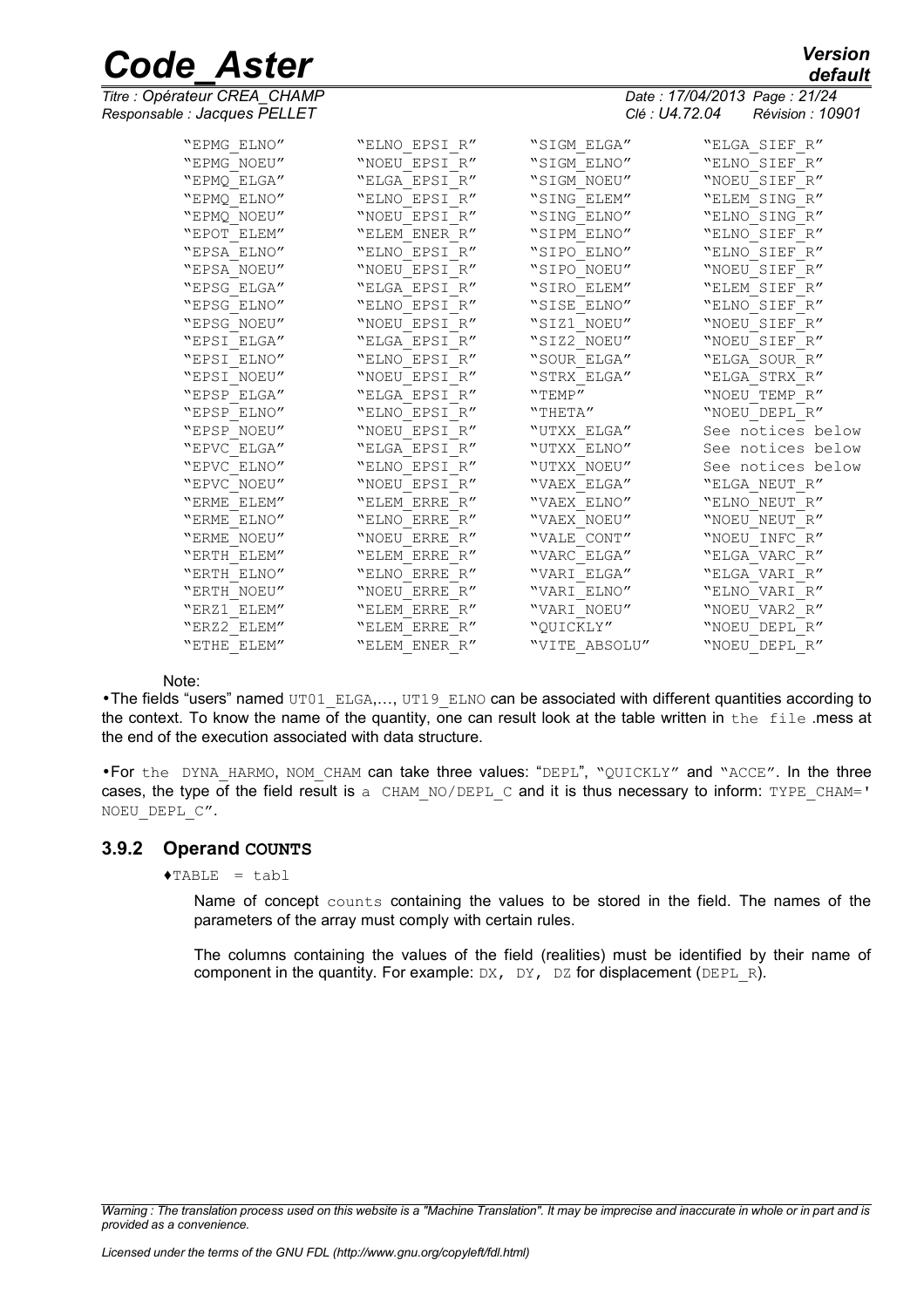*Titre : Opérateur CREA\_CHAMP Date : 17/04/2013 Page : 22/24 Responsable : Jacques PELLET Clé : U4.72.04 Révision : 10901*

*default*

The other columns with informing depend on the type of field to create:

| Type of the field | Column 1   Column 2 |            | Column 3   |
|-------------------|---------------------|------------|------------|
|                   | NOEUD               |            |            |
|                   | NETS                | [SUBPOINT] |            |
|                   | NETS                |            | SUBPOINT]  |
| NOEUD             | POINT               | NETS       | [SUBPOINT] |

the parameter NOEUD contains the name of the node.

The parameter MESH contains the name of the mesh.

The parameter POINT contains the number of the Gauss point in the mesh.

Parameter SOUS POINT (necessary only for the fields to "subpoints") contains the number of the subpoint in the Gauss point (or the node).

Caution: the array should not contain of another column only the expected columns (for example: NUME ORDRE, INST,...). If the array contains useless columns, they should be removed using the command CALC\_TABLE + OPERATION=' EXTR'.

#### **3.9.3 Operand RESULTAT**

<span id="page-21-3"></span>♦RESULTAT = resu

Name of result concept in which one wants to recover a field.

#### **3.9.4 Operand NOM\_CHAM**

#### <span id="page-21-2"></span>♦NOM\_CHAM

This key word specifies the symbolic name of the field to be extracted [U4.71.00].

#### **3.9.5 Operands NUME\_ORDRE/NUME\_MODE/NOM\_MODE/…/INTERPOL**

<span id="page-21-1"></span>These keys key are used to specify which is the sequence number of the  $SD$  RESULTAT which one wants to extract.

The choice of the keywords to be used depends on the type of SD\_RESULTAT [U4.71.00].

#### **Remarks**

*When one uses INTERPOL = "LIN" , the extracted field will be an interpolation between two fields of the SD\_RESULTAT . This interpolation always does not have a "physical" meaning; for example on eigen modes. This key word should be used only for the SD\_RESULTAT of the type" evol\_xxxx "*

*When one uses an access of the "real" type ( INST or FREQ ), one seeks a field in a given interval. If one finds several fields in the interval, the program stops in fatal error.*

#### **3.9.6 Computation of a field containing the "extrema" of a SD\_RESULTAT**

<span id="page-21-0"></span>the idea is to create a field containing in each point of space the extreme value recorded during a transient (or time to which this value was recorded).

Today this paragraph relates to only the results of the evol ther type, evol elas, evol noli and dyna trans. The fields are always of "real" type.

One must specify:

- sequence numbers defining the transient: TOUT\_ORDRE, LIST\_INST,
- the selected type of extremality: TYPE\_MAXI = "MAXI", ..., "MINI\_ABS", "NORM\_TRAN",
- which one wants: the extreme value or time when this value is reached ( $TYPE$ <sub>RESU</sub>).

*Warning : The translation process used on this website is a "Machine Translation". It may be imprecise and inaccurate in whole or in part and is provided as a convenience.*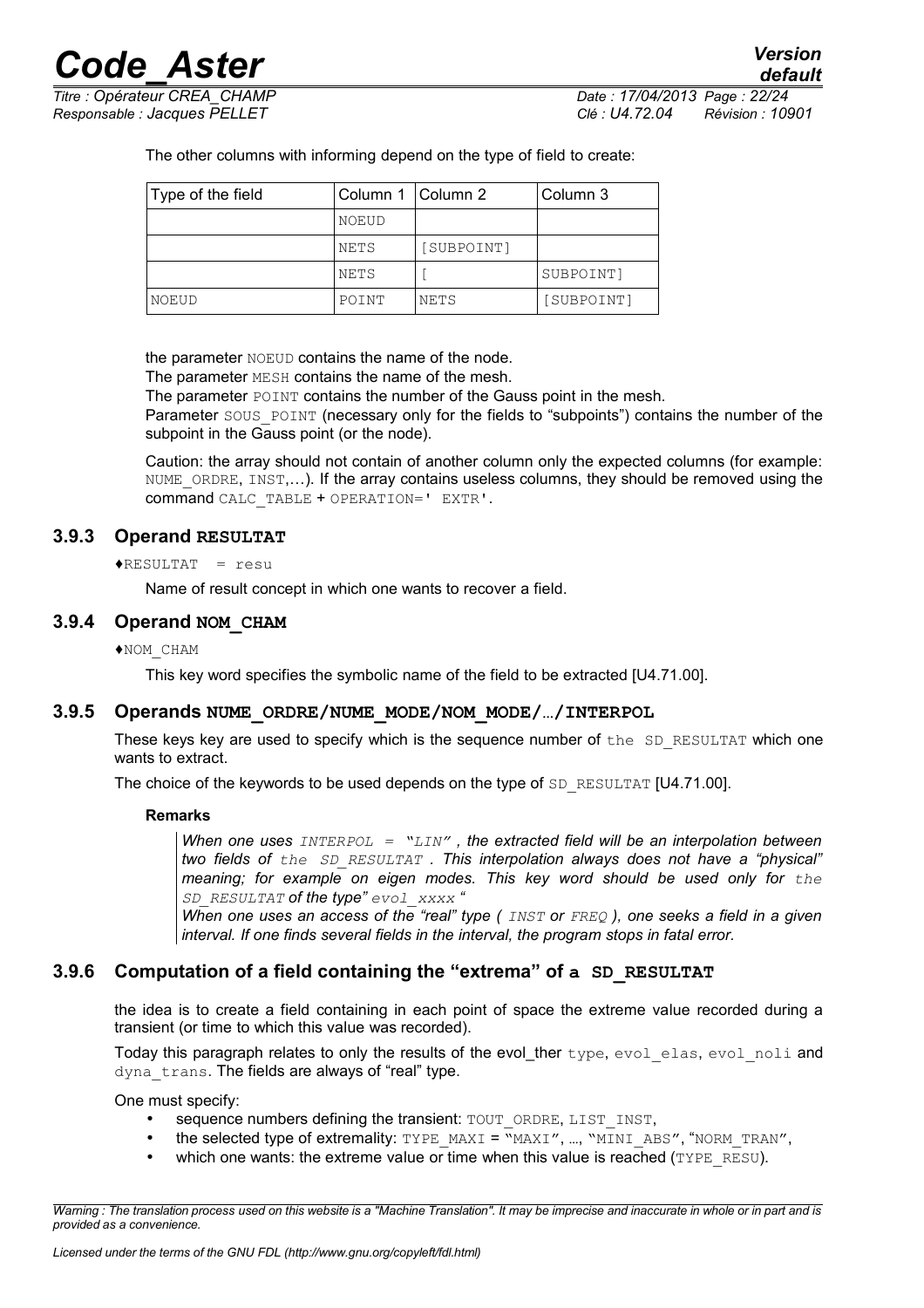*Titre : Opérateur CREA\_CHAMP Date : 17/04/2013 Page : 23/24*

*Responsable : Jacques PELLET Clé : U4.72.04 Révision : 10901*

#### **3.9.6.1 Operand TYPE\_MAXI**

| /"MAXI"            | one considers the maximum reached by the components during the<br>transient,                       |
|--------------------|----------------------------------------------------------------------------------------------------|
| /"MAXI ABS"        | one of the components considers the maximum reached by the<br>absolute value during the transient, |
| /"MINI"/"MINI ABS" | idem for the minima,                                                                               |
| /"NORM TRAN"       | one considers the maximum reached by the quantity:                                                 |
|                    | $DX ** 2 + DY ** 2 + DZ ** 2.$                                                                     |

- for the 4 values: "MAXI", ..., "MINI\_ABS", the components of the field are treated independently from/to each other: the extreme values can not be reached at the same time,
- the fifth value possible: "NORM TRAN" is possible only if for the fields of  $dep1R$ . In a given point, one seeks time when the norm of vector translation is maximum and one result recopies in the field all the components of the field at found time.

#### **3.9.6.2 Operand TYPE\_RESU**

/"VALE", the field result contains the extreme values recorded during the transient,

#### **Note:**

*Even if the extremum were obtained with an absolute value ( "MAXI\_ABS" or "MINI\_ABS" ), the stored value is algebraic.*

/"INST", the field result contains the values of times when the extreme values were recorded.

#### **Caution:** if for example:

NOM CHAM =  $"FLUX ELNO",$ TYPE RESU =  $"INST",$ 

the field result is a cham\_no/FLUX\_R which contains values of times!

#### **3.9.6.3 Operands TOUT\_ORDRE / LIST\_INST / LIST\_FREQ / accuracy / CRITERE**

These keys key make it possible to specify the extent of the transient to be examined.

If  $TOUT$  ORDRE = "OUI' one reviews all the sequence numbers. If LIST INST = linst one considers only specified times.

#### <span id="page-22-0"></span>**3.9.7 Extraction**

#### **3.9.7.1 examples of a field of temperature of a result concept of the type evol\_ther**

temp10 =CRÉA\_CHAMP ( OPERATION=' EXTR',  $\overline{NOM}$  CHAM = "TEMP" , TYPE\_CHAM = "NOEU\_TEMP\_R", RESULTAT =  $evoth$ , INST = 10.)

temp10 is the field of temperature extracted result the evoth (of evol ther type) at time 10.

#### **3.9.7.2 Extraction of a field of displacement of a result concept of the type mode\_meca**

mode4 =CRÉA\_CHAMP ( OPERATION=' EXTR'<br>NOM CHAM = "DEPL" , TYPE CHAM TYPE CHAM = "NOEU DEPL  $R''$ , RESULTAT = modes , NUME MODE = 4)